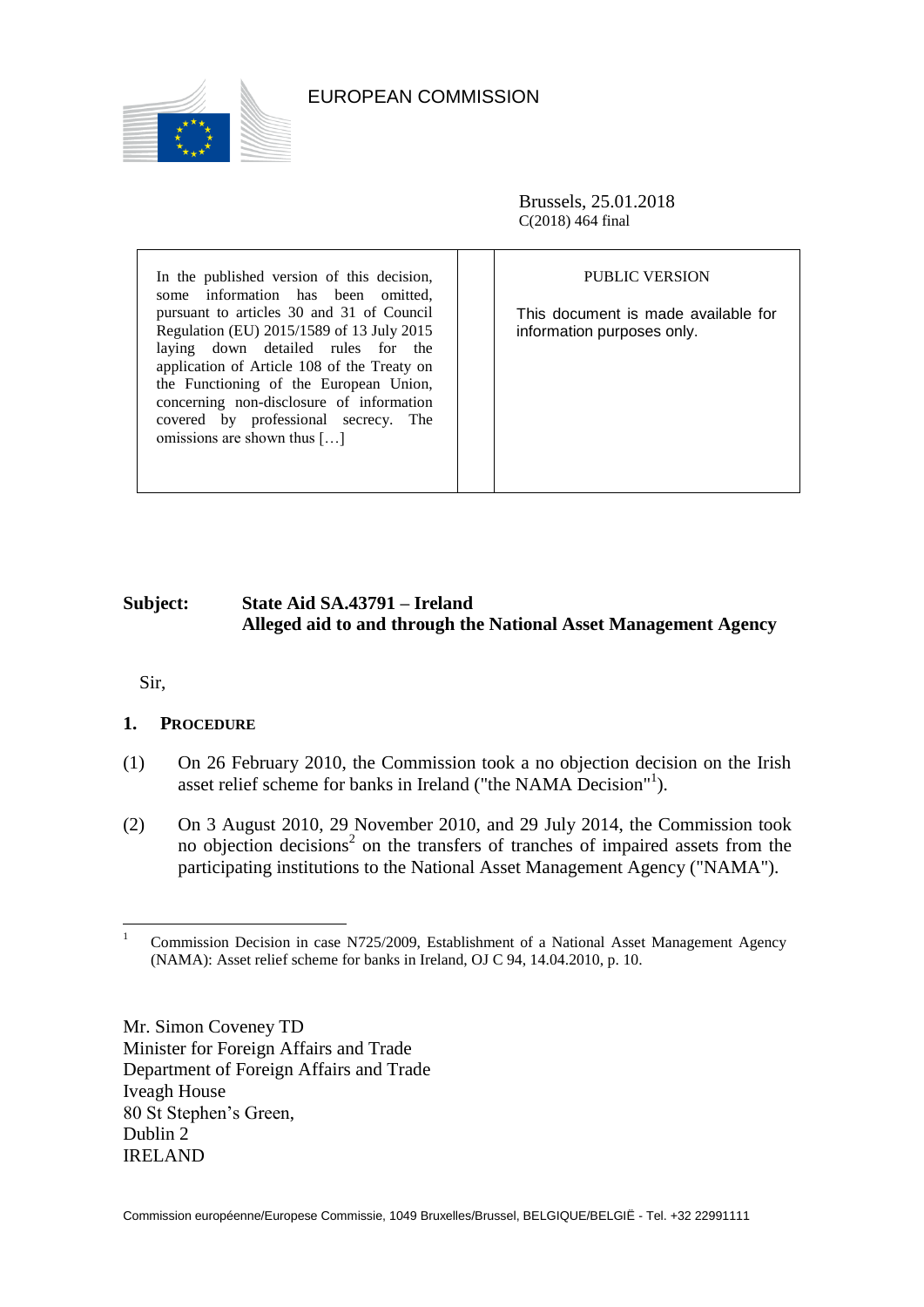- (3) On 4 December 2015, five Irish property developers lodged a complaint with the Commission alleging that Ireland has granted unlawful State aid to and through the operation of NAMA. On 11 December 2015, the Commission services forwarded a copy of the complaint to Ireland.
- (4) The Commission services met with the complainants' representatives on 19 January 2016 and 2 June 2016. The Commission received additional submissions from the complainants on 27 January 2016, 29 February 2016, 6 April 2016, 29 April 2016, 31 May 2016, 1 July 2016 and 28 October 2016.
- (5) On 22 January 2016, the Commission received initial comments on the complaint from Ireland. The Commission services met with the Irish Department of Finance on 25 February 2016. Ireland submitted on 15 March 2016 responses to the questions raised in that meeting. Ireland submitted additional documentation on 21 October 2016, following a request for information of 24 August 2016 from the Commission services.
- <span id="page-1-0"></span>(6) On 14 December 2016, the Commission received a letter from the complainants requesting confirmation that their complaint received priority treatment and requesting clarification on why the Commission had not been able to adopt a decision or send an initial administrative letter to the complainants within twelve months after receiving the initial submission<sup>3</sup>. The complainants' letter included also new allegations on NAMA regarding State aid being granted through certain tax exemptions and further information regarding the acquisition by NAMA of a piece of land in the Dublin Docklands. The complainants also alleged that certain entities of the NAMA Group would make use of tax minimization strategies.
- (7) On 11 January, 3, 10 and 22 February, and 10 March 2017, the Commission received additional letters from the complainants' representatives including clarifications on the confidentiality of the complaint, questions on the classification of the complaint as a priority case and clarifications on the new allegations included in their letter of 14 December 2016.
- (8) On 20 January, 21 February and 2 March 2017, the Commission services replied to the letters from the complainants' representatives clarifying the status of the complaint. As several of the complainants' submissions contained new information and new allegations, the Commission services explained that obtaining the clarifications from Ireland on these additional elements and the assessment of all this recent information required additional time. For this reason the Commission had not been able to take a position within the indicative twelve month period, to which the complainants had referred in their letter of 14 December 2016, since the initial complaint had been lodged.

 $\overline{a}$ <sup>2</sup> Commission Decision in case N331/2010, Transfer of the first tranche of assets to NAMA, OJ C 37, 5.02.2011, p. 3. Commission Decision in case N529/2010, Transfer of the second tranche of assets to NAMA, OJ C 40, 9.02.2011, p. 6. Commission Decision in case SA.38562/2014, Transfer of the last tranches (from tranches 3 to 9) of assets to NAMA, OJ C393, 7.11.2014, p.5

<sup>&</sup>lt;sup>3</sup> Reference was in particular made to Section 7-2.2 paragraph 8 of the State Aid Manual of Procedures, as available on: [http://ec.europa.eu/competition/state\\_aid/studies\\_reports/sa\\_manproc\\_en.pdf.](http://ec.europa.eu/competition/state_aid/studies_reports/sa_manproc_en.pdf)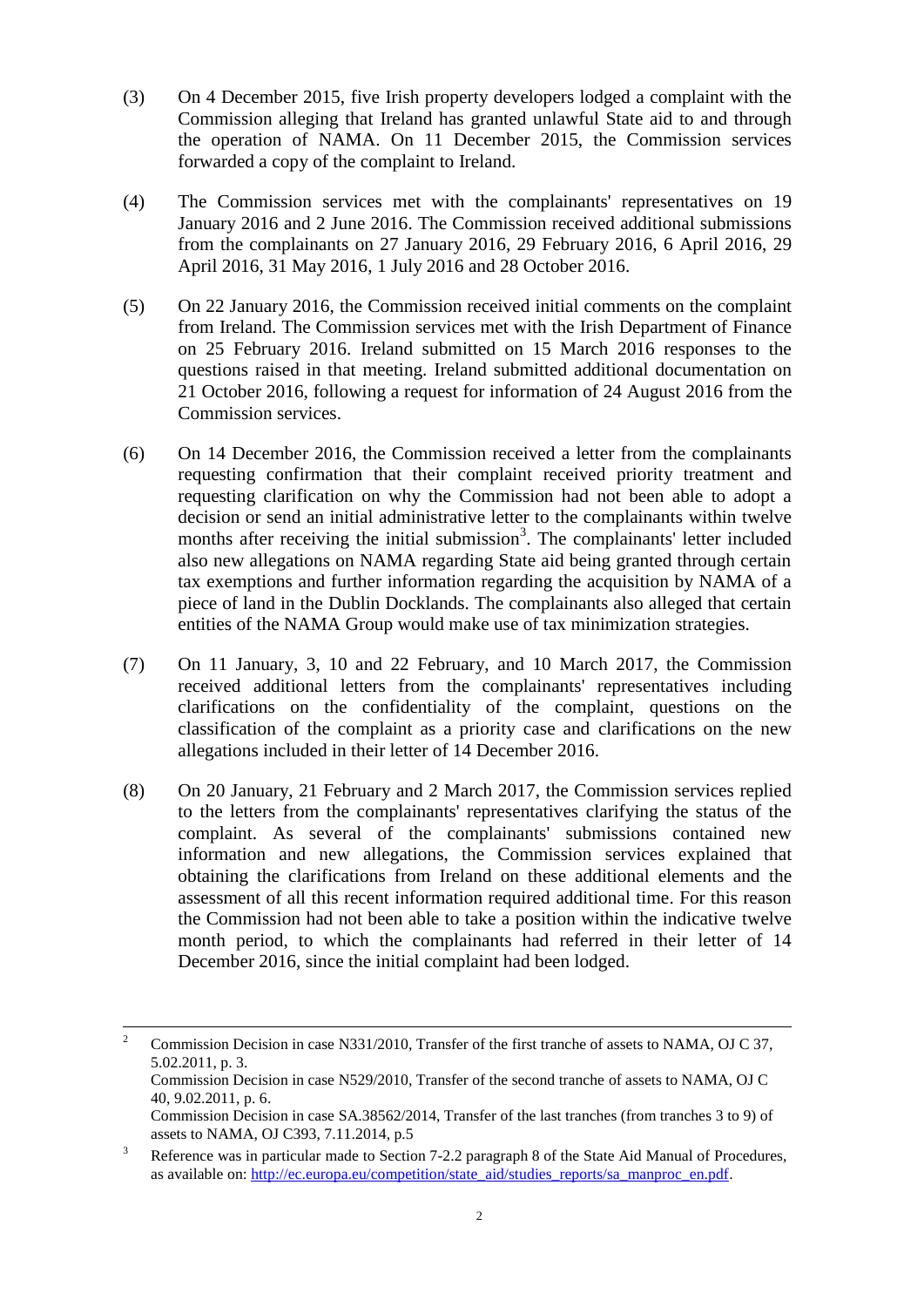- (9) On 2 and 24 February, 20 March, 7 and 21 April, and 1 June 2017, the Commission received further background information from Ireland including responses on the new allegations at the request of the Commission services. The Commission services also met with the Irish Department of Finance on 10 March 2017.
- <span id="page-2-1"></span>(10) On 2 June 2017, the complainants' representatives clarified that the allegations regarding the additional State aid to NAMA through certain tax exemptions and the alleged tax minimisation strategies can be assessed separately from the other allegations with the aim to finalise proceedings on the latter in the near term.
- (11) On 19 September 2017, the Commission received an additional letter from the complainants' representatives that the Commission's assessment concerning their complaint should not be unduly delayed by seeking further clarification from Ireland in view of a comment of the Irish Prime Minister on the future of NAMA and a potential change in its business plan<sup>4</sup>.
- (12) On 19 October 2017, the Commission services sent a request for information to Ireland. The main purpose of this request was to update and to provide more details regarding (quantitative) information provided by Ireland during the course of the procedure. Ireland sent its replies on 26 October 2017. In their replies, the Irish authorities also clarified that it is not the Minister for Finance's intention to alter or expand NAMA's mandate in the intervening period or to prolong its lifespan beyond the expected 2020/2021 date of its wind-down.
- (13) On 27 October 2017, the Commission services sent another request for information to Ireland to obtain some additional clarifications about NAMA's tax exemptions. Ireland replied to this request on 31 October 2017.
- <span id="page-2-0"></span>(14) On 3 November 2017, the complainants forwarded a newspaper article and two parliamentary questions concerning alleged debt forgiveness by NAMA in the sum of EUR 200 million for NAMA-supported developers and the typical interest rate charged by NAMA for new loans to developers.
- (15) On 15 November 2017, the Commission services forwarded to Ireland the documents submitted by the complainants on 3 November 2017 along with some questions. The Irish authorities replied on 22 November 2017.

### **2. BACKGROUND**

### **2.1. The NAMA Decision**

(16) In order to restore stability to the Irish banking system in the context of the financial crisis, the Irish authorities established NAMA on 22 December 2009<sup>5</sup>. The establishment of NAMA aimed to address the issue of asset quality in the Irish banking system by allowing participating financial institutions to sell to

 $\frac{1}{4}$ In particular, the Prime Minister had allegedly referred to a proposal that NAMA would be repurposed to develop land. No further announcements in this respect were however made since then.

<sup>5</sup> The National Asset Management Agency Act 2009 ("the Act"), on the basis of which NAMA was established, was passed into law on 22 November 2009 and came into operation on 21 December 2009.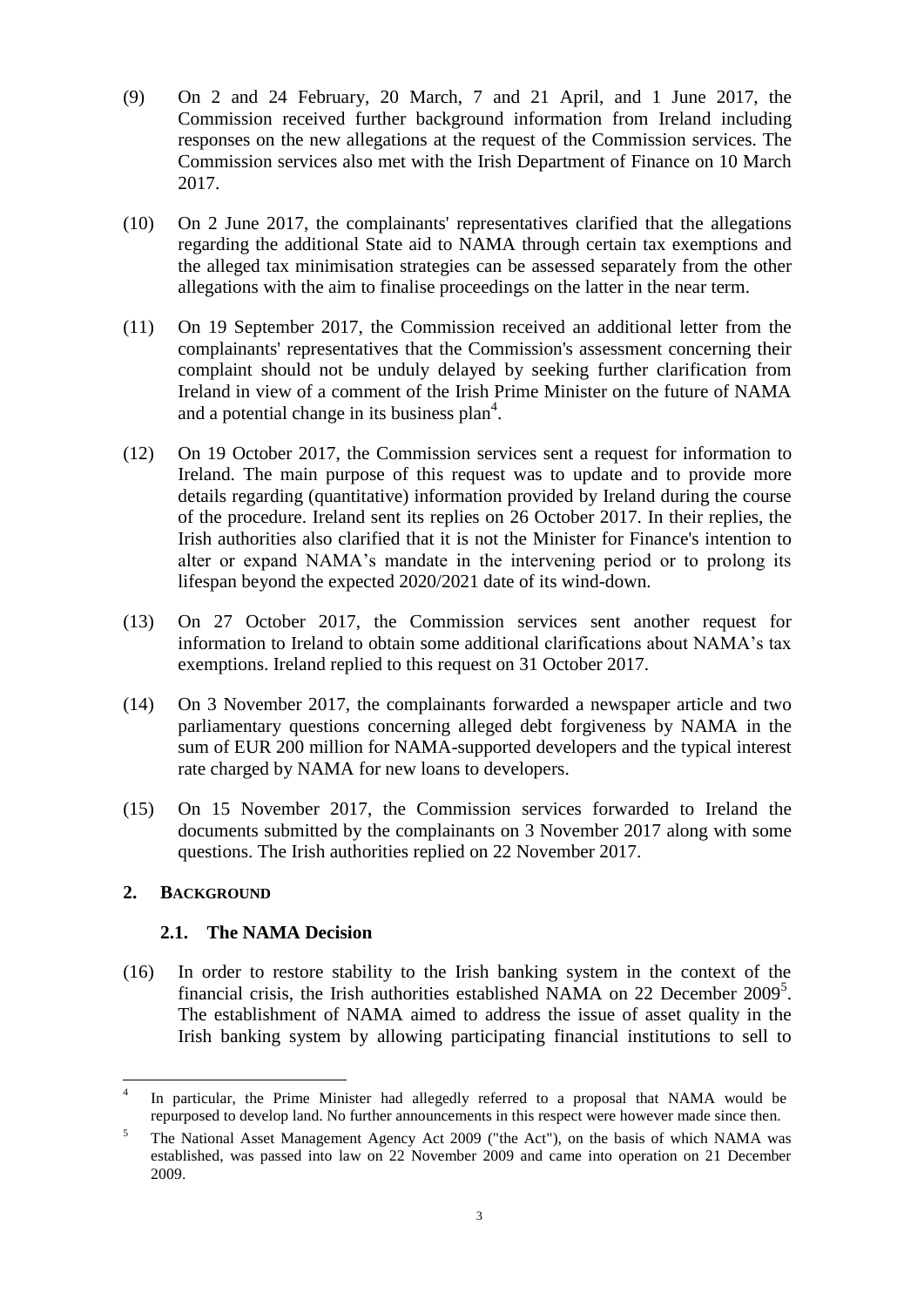NAMA assets whose declining and uncertain value prevented the longer-term shoring-up of bank capital and the return to normally functioning financial markets. As set out in NAMA's purposes<sup>6</sup>, it was to acquire and manage such eligible bank assets from participating institutions<sup>7</sup> as is appropriate, dealing with those assets expeditiously and protecting or otherwise enhancing the value of those assets in the interests of the State.

- (17) Assets were transferred by "impaired borrower" exposures from all participating institutions, i.e. (i) Anglo Irish Bank, (ii) Allied Irish Bank, (iii) Bank of Ireland, (iv) Irish National Building Society and (v) Educational Building Society.
- (18) Eligible assets<sup>8</sup> were expected to be concentrated on a relatively small number of very large real estate developers, involved across the whole cycle of property development. Loans to such developers were closely interconnected and interlinked, which was viewed as significantly contributing to the impairment problems threatening credit institutions in Ireland.
- (19) The purchase was paid for by NAMA through the issuance of State-guaranteed senior debt securities for 95% of the purchase price and the issuance of (non-State-guaranteed) subordinated debt securities for 5%. The issued securities were directly passed on to the participating credit institutions pro rata to their share in the real economic value ("REV") of assets transferred to NAMA. The Stateguaranteed debt securities could then be used by the participating credit institutions as collateral for financing from the financial markets, and if necessary, from the European Central Bank ("ECB"), helping to improve the liquidity position of those banks. As mentioned in the NAMA Decision<sup>9</sup>, NAMA or a NAMA group entity have also been allowed under the  $Act^{10}$  to borrow sums (in addition to the maximum funds raised for the purchase of the assets) as are required for the performance of its functions up to EUR 5 billion<sup>11</sup>.
- (20) In the NAMA Decision, the Commission has found that the introduction of the NAMA asset relief scheme constitutes State aid to the participating credit institutions pursuant to Article 107(1) of the Treaty on the Functioning of the European Union ("TFEU"), but that this measure is compatible aid by virtue of Article 107(3)(b) TFEU. That scheme among others included a State guarantee on NAMA's senior liabilities and certain special powers, rights and tax exemptions granted to NAMA. In its NAMA Decision, the Commission relied on a number of commitments from the Irish authorities to ensure that NAMA, whilst it performs its objectives, does not unduly distort competition through the use of its powers, rights and exemptions<sup>12</sup> granted in the Act. In that Decision<sup>13</sup>, the Commission

 $\sqrt{6}$ <sup>6</sup> As set out in section 10 of the National Asset Management Agency Act and summarized in recitals 11 and 33 of the NAMA Decision.

<sup>7</sup> See recital 33 of the NAMA Decision.

<sup>8</sup> See recitals 15 to 19 of the NAMA Decision.

<sup>9</sup> See recital 40 of the NAMA Decision.

 $10^{\circ}$  See section 50 of the NAMA Act.

 $11$  For example to complete unfinished developments if deemed profitable.

 $12$  The NAMA Act grants NAMA specific post acquisition powers aimed at making NAMA's access to the underlying real estate security (both physically and legally) easier and at allowing it to have close control over the process of realisation of such security in order to maximise recovery value. See in this respect also recitals 125 to 129 of the NAMA Decision.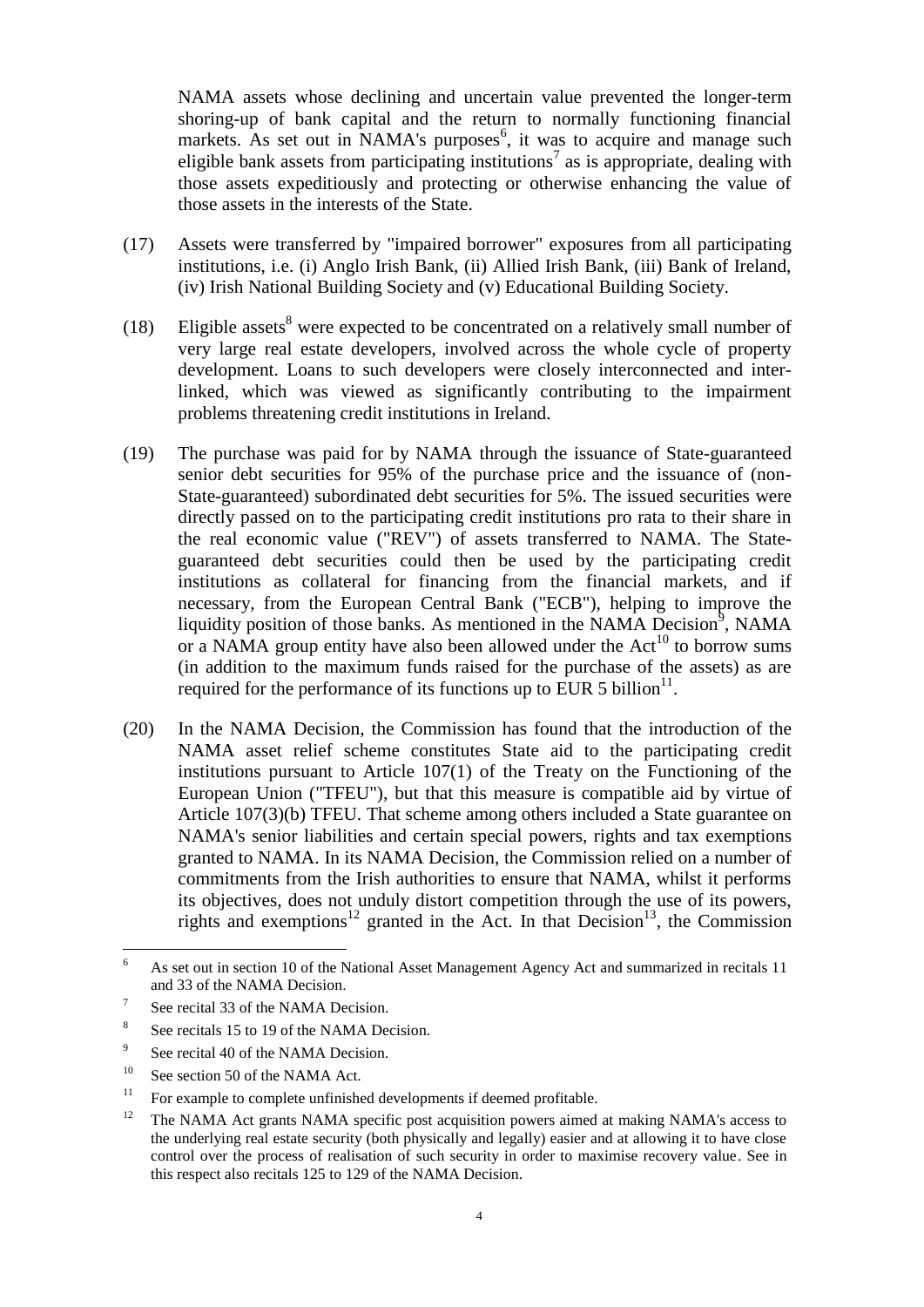also concluded that to the extent that the exemption from stamp duty upon acquisition would amount to aid to NAMA it would also be compatible (see recital [\(71\)\)](#page-21-0). Finally, the Commission also addressed<sup>14</sup> a complaint by Senator Eugene Regan who among others expressed the concern that due to its scale, scope and powers NAMA may distort competition on the Irish real estate market.

(21) The Commission then took three separate no objection decisions<sup>15</sup> on the transfers of tranches of impaired assets to NAMA for a total notional value of EUR 74.1 billion for a purchase price of EUR 31.8 billion<sup>16</sup>. As mentioned in the NAMA Decision<sup>17</sup>, the Commission was given a commitment from the Irish authorities to claw back any payment in excess of the REV of the assets that became apparent after the review by the Commission of the individual notifications related to the transfer of each tranche of assets.

# **2.2. Background on NAMA**

(22) The 100% publicly controlled NAMA is the parent entity of a group that consists of several legal entities<sup>18</sup>. In particular, NAMA established an investment holding company in  $2010^{19}$  – National Asset Management Agency Investment D.A.C. – which is majority-owned by private investors $20$ . That holding company in turn controls about a dozen operational entities. NAMA may however exercise a veto over decisions taken by the holding company and therefore NAMA has effective control of it. Graph 1 summarises the NAMA group structure.

 $13$ See recital 84 of the NAMA Decision.

<sup>&</sup>lt;sup>14</sup> See recitals 77 and 139 of the NAMA Decision.

 $15$  See footnote [2.](#page-0-0)

<sup>&</sup>lt;sup>16</sup> The market value of these loans at time of acquisition amounted to only about EUR 26.2 billion.

<sup>&</sup>lt;sup>17</sup> See recital 69 of the NAMA Decision.

<sup>&</sup>lt;sup>18</sup> See section 1 of the notes to the financial report - NAMA annual report and financial statements 2016: [https://www.nama.ie/fileadmin/user\\_upload/NAMA\\_Annual\\_Report\\_2016\\_English\\_-\\_FINAL.pdf](https://www.nama.ie/fileadmin/user_upload/NAMA_Annual_Report_2016_English_-_FINAL.pdf)

<sup>&</sup>lt;sup>19</sup> NAMA set up special purpose vehicles – majority owned by private companies – to ensure it would be regarded as being outside of the government sector by Eurostat (subject to a number of conditions).

 $20\quad$  51% of its shares are owned by private companies and the remaining 49% are owned by NAMA.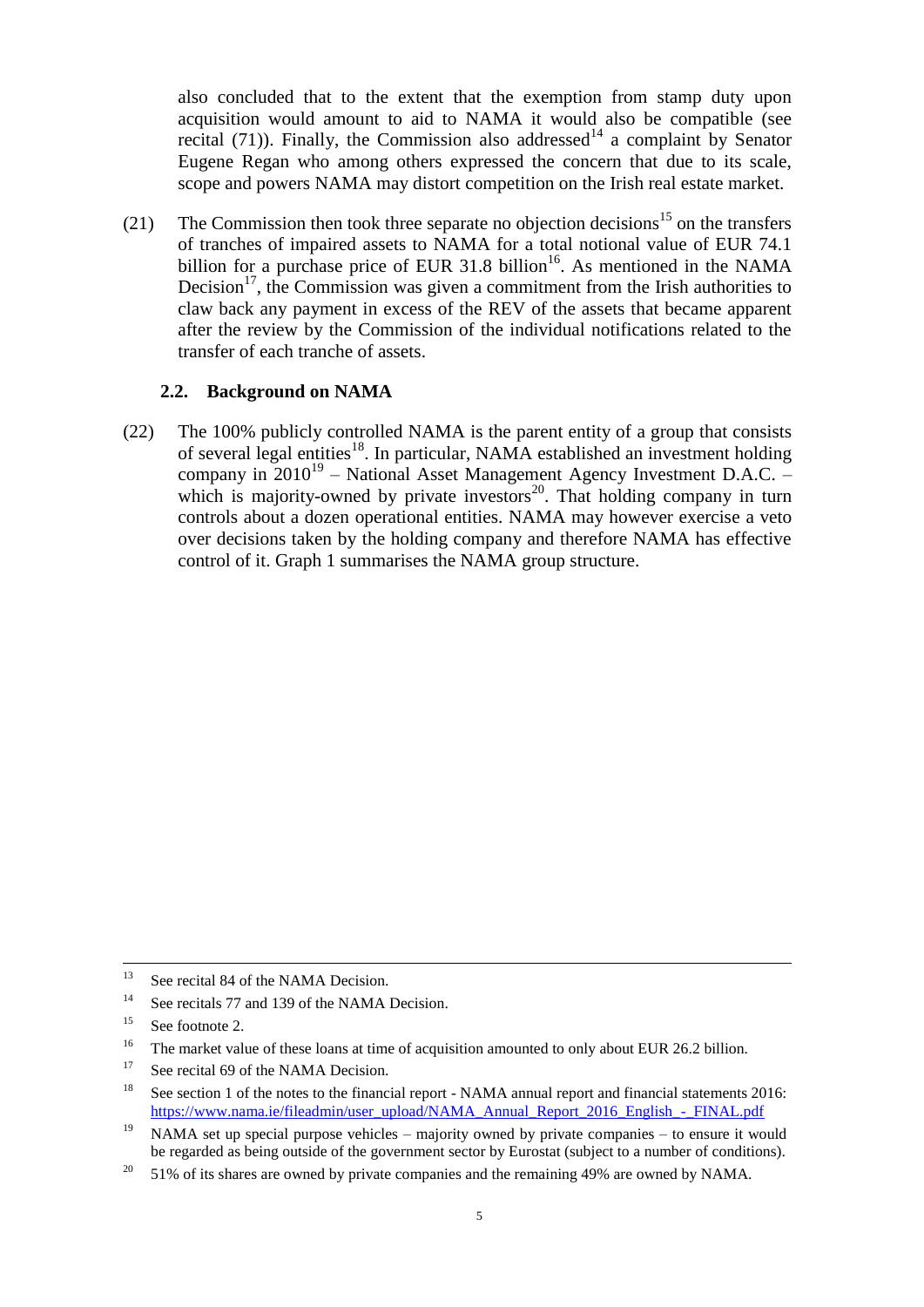

# **Graph 1: Organization chart NAMA<sup>21</sup>**

- <span id="page-5-0"></span>(23) The government guaranteed debt securities<sup>22</sup> were transferred to National Asset Loan Management D.A.C. The purpose of this company is to acquire, hold and manage the loan assets acquired from the participating institutions.
- (24) NAMA has pursued various debtor strategies which depend on the capacity of debtors to meet their obligations, the viability of the business plans proposed by the debtors, and the overall cooperation by the debtors. Since its inception, NAMA has applied the following strategies to achieve its objectives:
	- a) A disposal strategy is pursued where NAMA does not foresee a long-term engagement with the debtor concerned and, instead, focuses on working with the debtor in the implementation of a disposal strategy over a shortterm horizon. So  $far^{23}$  NAMA has sold, or is expected to sell, loans to third parties for 54% of its debtor connections (which represents 37% of the original par debt<sup>24</sup> of the loans acquired by NAMA from the participating credit institutions);
	- b) Enforcement applies in those cases where debtors are unable to prove that they have the capacity to meet their debt obligations or where they have failed to co-operate with the process. In case the debtor disagrees to the

<span id="page-5-1"></span> $21$ See NAMA website:<https://www.nama.ie/about-us/group-structure/>

 $22$  These securities were listed on the Irish Stock Exchange.

<sup>&</sup>lt;sup>23</sup> All percentages in this recital concern the situation at 30 June 2017 (the most recent data that Ireland could provide) and cover the entire EUR 74.1 billion of notional debt that was transferred to NAMA.

<sup>&</sup>lt;sup>24</sup> Par debt refers to the original EUR 74.1 billion of notional value of the loans transferred to NAMA.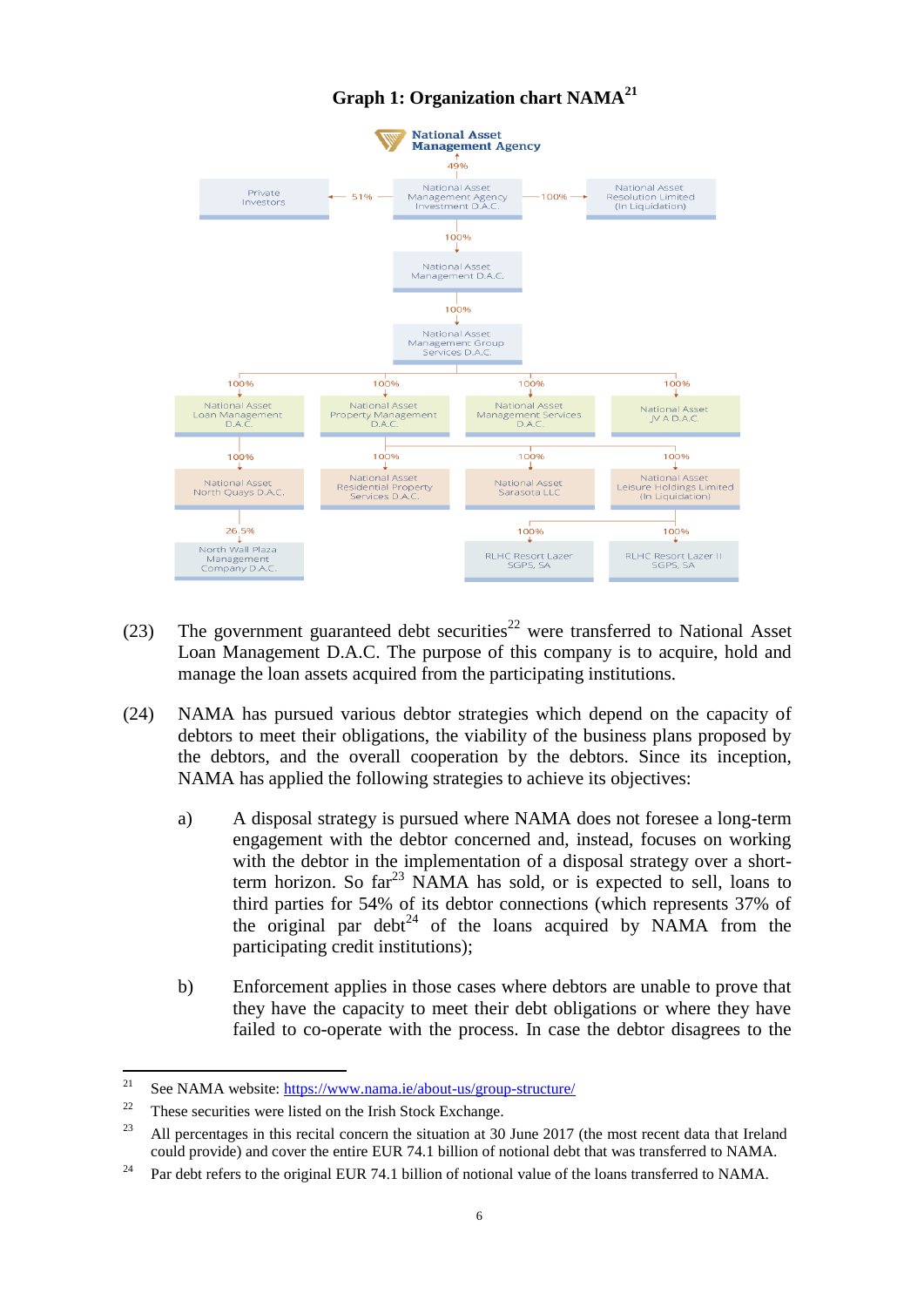asset disposal, NAMA generally appoints a receiver<sup>25</sup> that decides on the best way to dispose of the property. So far, NAMA has sold the collateral after enforcing the loans of 13% of its debtor connections (representing 23% of the original par debt of the loans acquired by NAMA).

- c) In cases where its existing debtors or receivers convince NAMA that they have good, viable projects that could maximise debt repayment and hence create value for NAMA (by minimising loan losses), the former are allowed to maintain possession of the property and NAMA can extend new loans to fund these projects after they have passed a commercial viability test (see also below). Upon completion of the project, the sale proceeds are used to repay the old and new loans. So far, NAMA has applied this strategy for 8% of its debtor connections (representing 30% of the original par debt of the loans acquired by NAMA).
- d) A limited number of debtors have been able to refinance their debt on the market allowing them to repay the full par debt to NAMA. This has so far been the case for 2% of NAMA's debtor connections representing just 1% of the original par debt of the loans acquired by NAMA.
- e) Finally, 23% of NAMA's debtor connections are redeeming or have redeemed their debt without having been restructured and without new loans from NAMA. This represents some 9% of the original par debt of the loans acquired by NAMA from the participating credit institutions.

|                                                                                    | debtor connections <sup>26</sup> |               | par debt |               |
|------------------------------------------------------------------------------------|----------------------------------|---------------|----------|---------------|
|                                                                                    | #                                | $\frac{6}{9}$ | bn EUR   | $\frac{6}{9}$ |
| Sale of loans to third parties                                                     | 431                              | 54%           | 27.1     | 37%           |
| <b>Enforcement with sale of collateral</b>                                         | 100                              | 13%           | 16.9     | 23%           |
| <b>Extension of new loans to fund projects</b><br>resulting in repayment           | 67                               | 8%            | 22.3     | 30%           |
| <b>Refinanced by debtor and exit from NAMA</b><br>(repayment to NAMA at par value) | 15                               | 2%            | 0.8      | $1\%$         |
| Debt redemption without restructuring or<br>new loans from NAMA                    | 184                              | 23%           | 7        | 9%            |
| <b>Grand</b> total                                                                 | 797                              | 100%          | 74.1     | 100%          |

**Table 1: NAMA's debtor strategies (situation at 30 June 2017)**

(25) In line with its aim to complete its work by end 2020, NAMA has continued to reduce its size and disposed of assets<sup>27</sup>. Total assets of NAMA amounted to EUR

<sup>25</sup> <sup>25</sup> Following a public procurement process, NAMA established four panels of receivers (two in Ireland and two in the UK) in February 2013 to provide it with receivership, insolvency and enforcement services. For any particular receivership appointment / enforcement process being contemplated, NAMA runs a mini-tender amongst suitable receivers on the relevant panel.

<sup>&</sup>lt;sup>26</sup> NAMA defines a debtor connection as a bundle of loans/assets that have been grouped together as they are connected or linked to a debtor or group of debtors through ownership, control, financial interdependence or strategic considerations to the extent that management by a single case manager or asset recovery manager makes strategic sense and to ensure that current and potential credit risk exposure to a debtor group is assessed and managed in a consistent manner.

<sup>&</sup>lt;sup>27</sup> See NAMA annual report and financial statements  $2016$ : [https://www.nama.ie/fileadmin/user\\_upload/NAMA\\_Annual\\_Report\\_2016\\_English\\_-\\_FINAL.pdf](https://www.nama.ie/fileadmin/user_upload/NAMA_Annual_Report_2016_English_-_FINAL.pdf)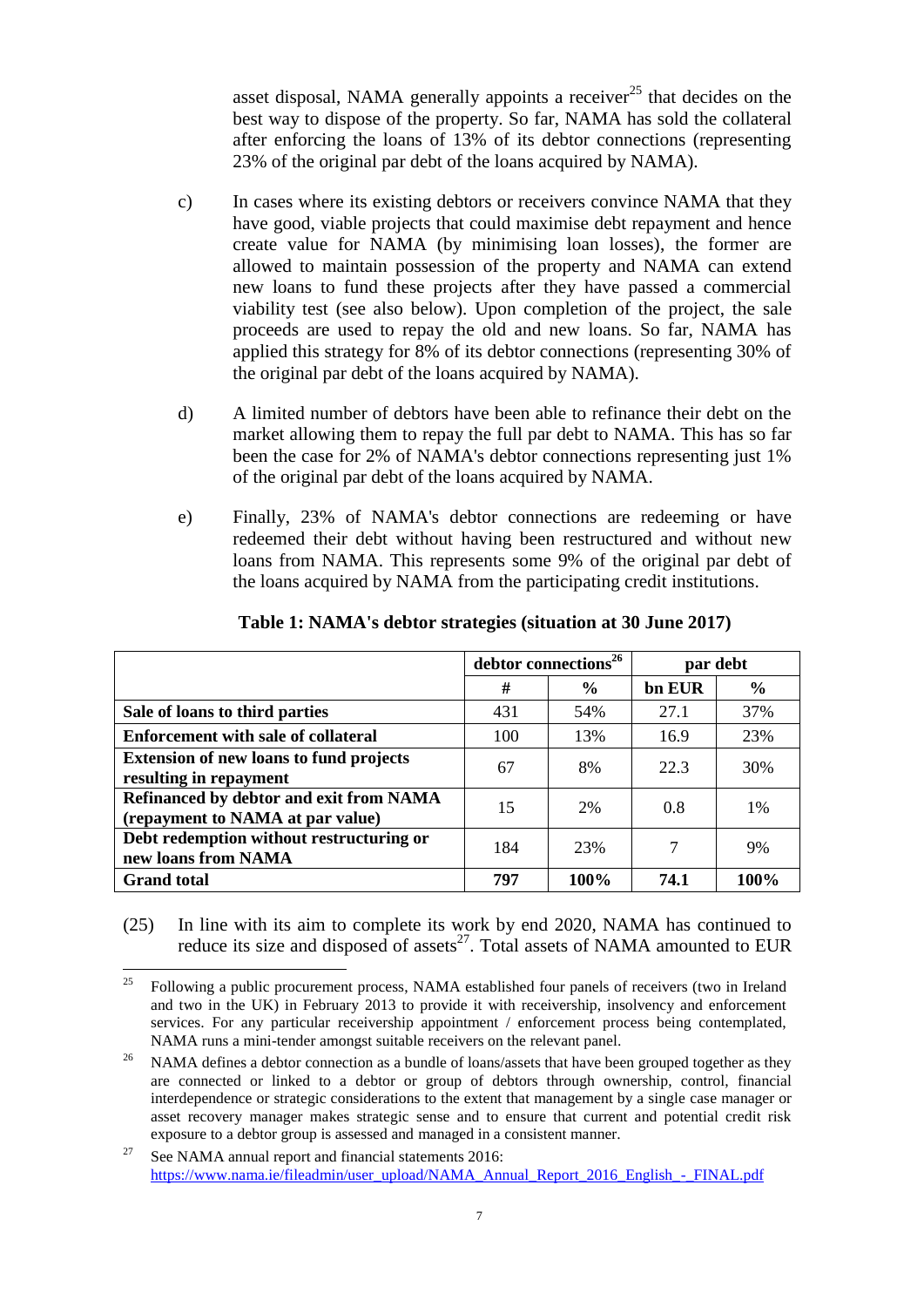5.4 billion at end of June 2017, while they peaked at EUR 36.2 billion at year-end 2013 28 . Table 2 shows the evolution of the total assets held by NAMA.

|                                      | 2010 | 2011 | 2012 | 2013 | 2014 | 2015 | 2016 | Jun-<br>2017 |
|--------------------------------------|------|------|------|------|------|------|------|--------------|
| <b>Total assets</b> (in billion EUR) | 29.7 | 30.7 | 27.2 | 36.2 | 15.6 | 11.6 | 73   |              |

**Table 2: Evolution of total assets held by NAMA**

<span id="page-7-0"></span>(26) NAMA had redeemed EUR 27.6 billion of senior bonds by end-2016. Following further repayments in 2017, NAMA has redeemed the full EUR 30.2 billion of senior debt originally issued to acquire tranches of impaired assets. The subordinated (non-State-guaranteed) bonds are expected to be redeemed by their first call date in March 2020.<sup>29</sup> Table 3 contains the cumulative amount of senior bond repayments since 2013. Graph 2 illustrates the actual redemption of the State-guaranteed senior bonds in comparison to the redemption target set in 2009.

# **Table 3: Redemption of State guaranteed senior debt bonds**

|                                     | 2013  | 2014 | 2015 | 2016 | 2017 |
|-------------------------------------|-------|------|------|------|------|
| Cumulative amount of senior bond    | ים די | 16.6 |      |      | 30.2 |
| repayments by NAMA (in billion EUR) |       |      |      |      |      |

 $28\,$ After acquiring the final set of impaired asset tranches from the participating institutions.

<sup>&</sup>lt;sup>29</sup> See: [https://www.nama.ie/fileadmin/user\\_upload/Press\\_Statement\\_-\\_Debt\\_Redemption\\_-\\_13\\_](https://www.nama.ie/fileadmin/user_upload/Press_Statement_-_Debt_Redemption_-_13_October_17.pdf) [October\\_17.pdf](https://www.nama.ie/fileadmin/user_upload/Press_Statement_-_Debt_Redemption_-_13_October_17.pdf)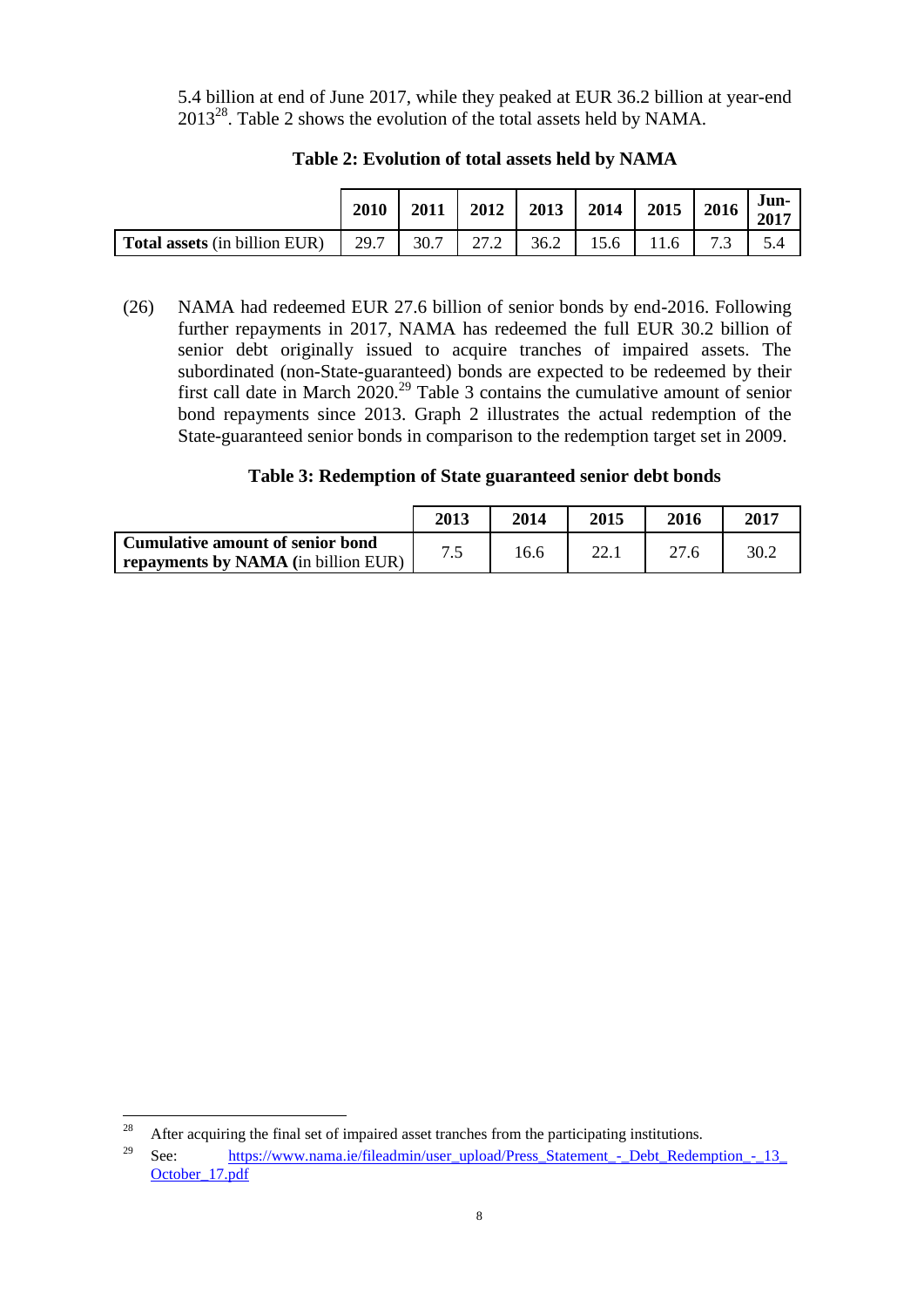**Graph 2: Redemption of State-guaranteed senior bonds (source: NAMA<sup>30</sup>)**



- (27) NAMA generated EUR 1.5 billion in after tax profit in 2016 and EUR 1.8 billion in after tax profit in 2015. NAMA expects to generate a surplus – currently projected to be EUR 3 billion – by the time it completes its work, subject to prevailing market conditions.<sup>31</sup>
- (28) On 13 October 2015 the Irish Minister of Finance announced that NAMA would use part of its land to play a more active role in residential development projects, on lands under its control, on a commercial basis and consistent with NAMA's mandate to deliver the best financial return to the taxpayer.<sup>32</sup> It was announced that NAMA would fund the delivery of up to 20 000 new residential units by 2020 as part of a EUR 4.5 billion programme and would also facilitate a new EUR 1.9 billion commercial real estate project in the Dublin Docklands area. In order to bring those projects forward, NAMA could provide additional lending to the developers whose loans had been acquired by NAMA from the participating institutions and to NAMA-appointed receivers who have taken control of a property from such developers in case of enforcement.

### **3. DESCRIPTION OF THE COMPLAINT**

# **3.1. The alleged aid beneficiaries and alleged State aid measures**

<span id="page-8-0"></span>(29) According to the complainants, both NAMA itself (either directly or through a receiver it appoints) and the developers (whose loans were acquired by NAMA) benefit from State aid when developing property. In the former case, NAMA takes control of a property and its development either directly or through the appointment of a receiver. Rather than selling the property, NAMA would provide funding to the receiver to develop it under a plan approved by NAMA.

<sup>30</sup> Ibid.

 $31$  Ibid.

<sup>32</sup> <http://www.budget.gov.ie/Budgets/2016/FinancialStatement.aspx#section27>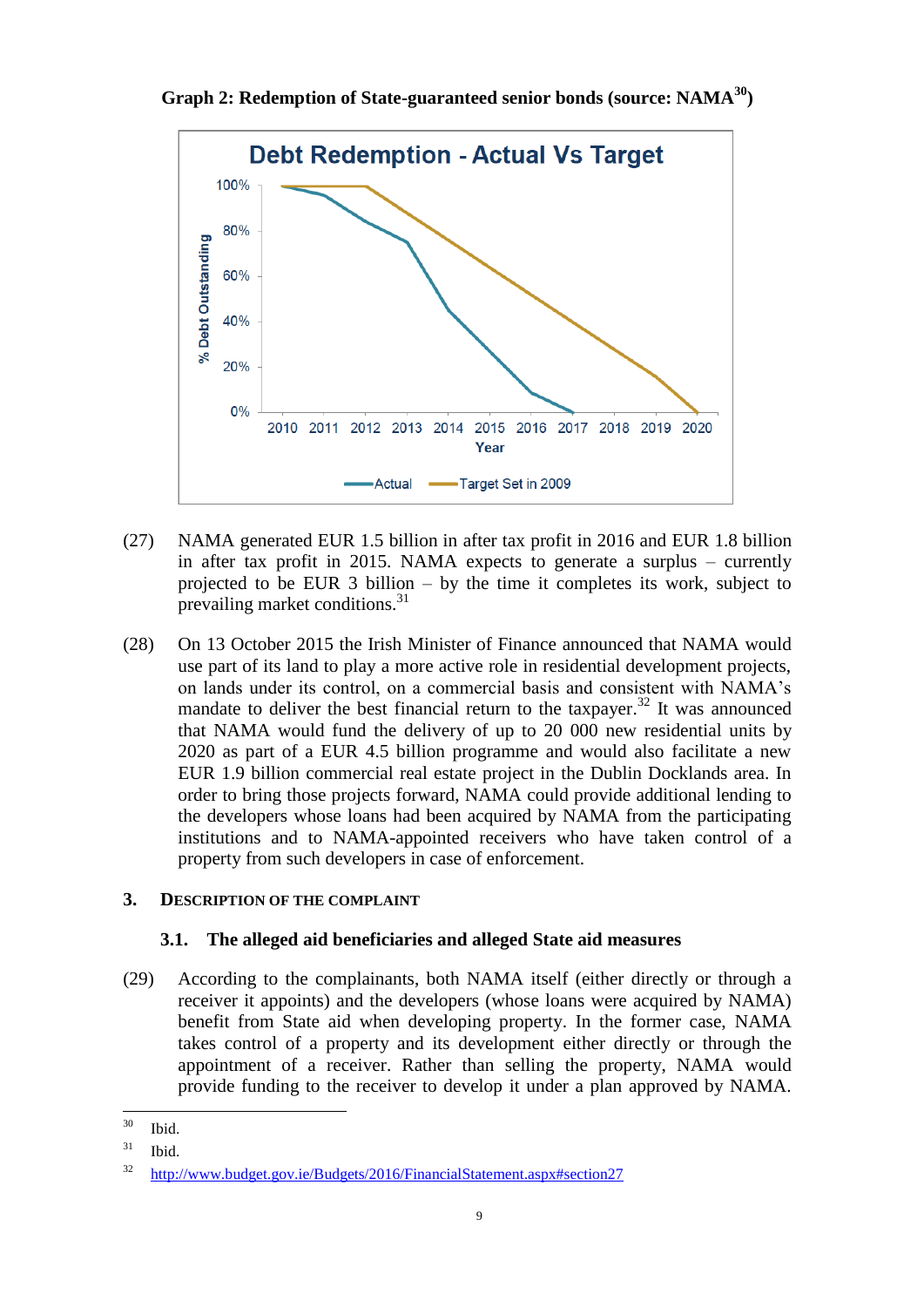The costs of the NAMA receiver and professional and construction team will be taken from the proceeds of the sale of the property with the remainder used by NAMA to pay down the indebtedness of the developer. In the latter case, the developer retains control of a property and receives funding from NAMA to develop it with the proceeds being used to reduce the developer's debt to NAMA.

- <span id="page-9-3"></span><span id="page-9-2"></span><span id="page-9-1"></span>(30) The complainants claim that NAMA is benefiting from a number of advantages which would constitute State aid, in particular allegedly:
	- a) Having acquired the loans of a very significant number of property developers (including some of the complainants), NAMA obtained commercially sensitive and highly confidential business information relating to them. NAMA would now be competing with those property developers with the benefit of that information provided to it for an entirely different purpose;
	- b) NAMA has strong relationships with local authorities and government departments. In the context of development of land, which is regulated by public authorities, such special access is a large advantage to NAMA;
	- c) By virtue of section 214 of the NAMA Act, NAMA in itself is not liable for income tax, corporation tax or capital gains  $\tanes{33}$ ;
	- d) Through its acquisition of impaired loans from the five participating credit institutions, NAMA has indirectly<sup>34</sup> acquired land at steep discounts<sup>35</sup> compared to the current market value;
	- e) NAMA has unique and extraordinary powers granted under the NAMA Act of which the complainants however admit that these have already been considered by the Commission in the NAMA Decision; and
	- f) NAMA has access to funds at an interest rate lower than market operators through the State guarantee on its senior funding. Furthermore, this would also have enabled NAMA to generate further funds from repayment of loans by developers and the sale of finished properties to the market.
- <span id="page-9-6"></span><span id="page-9-5"></span><span id="page-9-4"></span><span id="page-9-0"></span>(31) The complainants furthermore claim that NAMA does not act as a market economy operator and in this way NAMA would confer an economic advantage to NAMA-supported developers. Allegedly,

<sup>33</sup> <sup>33</sup> As indicated in recital 6, the complainants also alleged that NAMA minimized the tax bill of certain of its operating entities, which are not tax exempt, through the use of special purpose vehicles (SPVs) by making use of Section 110 of the Irish Taxes Consolidation Act (TCA) 1997. Under Section 110 TCA (international) investors could set up investment vehicles that would not be taxed in Ireland. However, as explained in recital 10, the complainants also indicated that this allegation could be addressed separately from the other elements of the complaint. On this basis, the Commission will not assess the alleged tax minimisation by the NAMA SPVs further in this decision.

<sup>&</sup>lt;sup>34</sup> The Commission notes that NAMA acquired impaired loans and not the land or real estate that served as collateral for these loans. It is only in case of enforcement that NAMA may take direct ownership of the land or real estate. Therefore, NAMA can only have indirectly (i.e. as collateral) acquired land.

The complainants also assert that, given the real economic value of the loans is based on assumptions, it is not possible to accurately compare the transfer price with the market value of the loans. Furthermore, the market value allegedly took no account of the powers granted to NAMA under the NAMA Act and it is claimed that NAMA's interest was to keep the values as low as possible.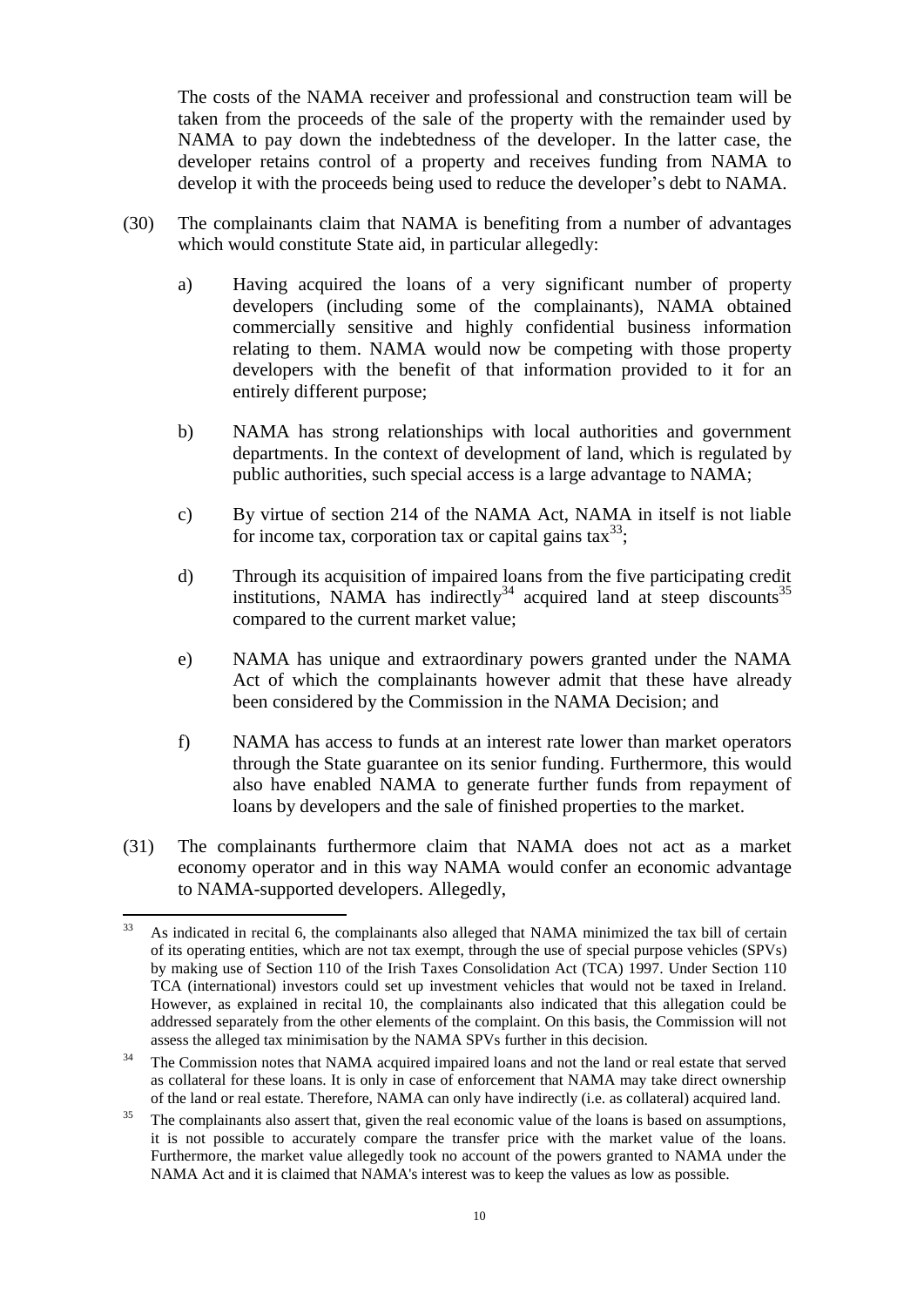- <span id="page-10-0"></span>a) These developers receive from NAMA new loans at rates which are much lower than commercial interest rates and even in the absence of sufficient (new) collateral. In addition, on certain tranches of old loans that are restructured, NAMA is even alleged to claim no interest at all<sup>36</sup>. The complainants also assert that since the complaint has been lodged, NAMA has increased interest rates $^{37}$  for developers. The complainants note that the interest payments should also be seen together with incentive payments to the developers and the debt forgiveness that can be allowed for by NAMA in the context of debt restructurings;
- b) where NAMA has appointed a receiver and provided funding to the receiver to undertake the development of the property this ultimately allows reducing the indebtedness of the developer;
- <span id="page-10-1"></span>c) a commercial bank would not forgive principal, extend existing loans or advance new debt to a distressed borrower (which according to the complainants NAMA has done in some cases). New financing provided by NAMA is furthermore claimed to be close to 100% loan-to-value, which developers would allegedly not be able to obtain from a commercial bank;
- <span id="page-10-4"></span>d) NAMA has committed to providing vendor finance of up to EUR 2 billion in the property market, and in 2013 NAMA advanced EUR 360 million in such vendor finance;
- <span id="page-10-3"></span>e) in 2012, NAMA launched the 80:20 deferred payment initiative, by which NAMA-supported developers and receivers could offer home-buyers 20% protection from the risk of falls in house prices for a five-year period; and
- <span id="page-10-2"></span>f) when deciding to sell or develop land NAMA would not take into account the current market value of the land<sup>38</sup> and the funding cost of a market operator. This would result in decisions to develop land even though it would not be viable to do so for a developer operating on market terms (i.e. without State aid). The NAMA-supported developers would thus be able to compete with other developers on unfair terms and hence distort competition in the housing market by suppressing prices for newly built

<sup>36</sup> The complainants mention that this would be the case for some or all debt in respect of loans which are not performing.

 $37$  The complainants however admit that, as the proceeds of the development are likely to go ultimately to NAMA, from NAMA's perspective the interest rate it applies to those loans is immaterial since it will ultimately recover the proceeds from the sale (see also footnote [95\)](#page-27-0).

<sup>&</sup>lt;sup>38</sup> The complainants refer to a presentation made by NAMA (Oireachtas Committee on Housing and Homelessness, 12 May 2016, slides 16 and 17). The complainants in particular argue that NAMA's analysis underestimates the viability appraisal of residential property development, as NAMA would allegedly attribute no or only a very limited cost (up to EUR 20 000) to land acquisition (which would be below market prices). The complainants state that, if the profit from selling the undeveloped site exceeds the profit earned from the development, this would constitute a breach of section 10 of the NAMA Act (which requires NAMA either to "*[deal] expeditiously with the assets acquired by it*" or to *"[protect] or otherwise [enhance] the value of those assets*").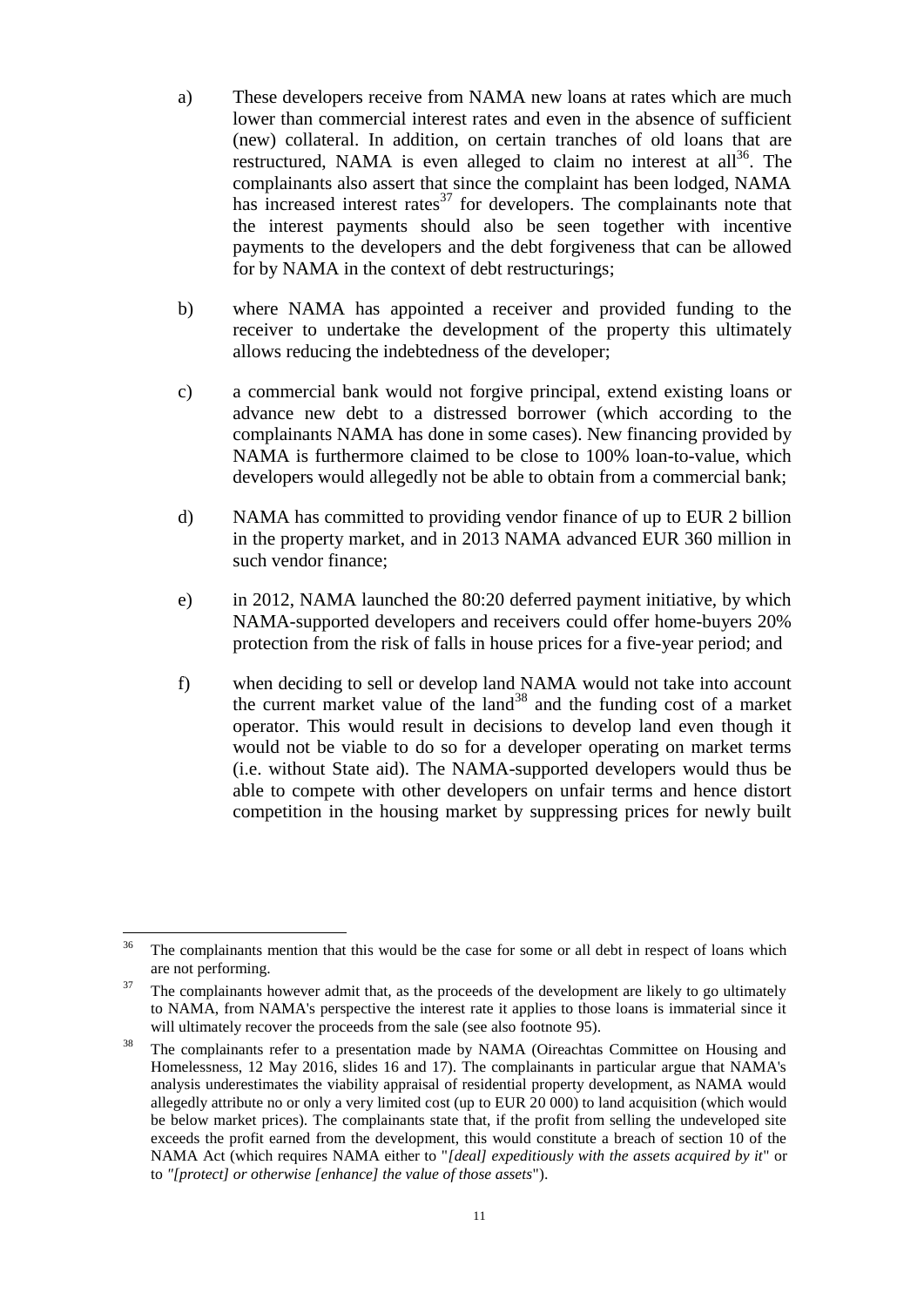houses<sup>39</sup>. The complainants claim that for this reason investors would avoid areas where NAMA develops property.

# **3.2. Alleged incompatible State aid to NAMA**

- <span id="page-11-0"></span>(32) The complainants assert that by expanding its operations to (the funding of) property development, the State aid measures approved in the NAMA Decision can no longer fall under the compatibility ground of the NAMA Decision (i.e. Article 107(3)(b) TFEU). The Irish economy has recovered significantly and the transfer of loans from the participating institutions has stopped. NAMA's current activities would hence have no more positive impact on the Irish banking market. In addition they note that it is inconceivable that the NAMA Decision "*could be properly interpreted as giving the State wide scope to grant aid to NAMA and NAMA Supported Developers without any further notification of such aid, particularly in circumstances where such aid is not expressly contemplated in the NAMA Decision nor is any consideration given to its potential effects on the property development and property development financing markets in Ireland*".
- (33) The complainants argue that NAMA is now used as a vehicle to remedy an alleged market failure in the Irish property market instead of its original purpose to stabilise the Irish banking market. According to the complainants, NAMA is further limiting the ability of private developers to operate viably by depressing the prices and by crowding out private developers. Furthermore, the complainants signal that while there is a clear shortage of houses<sup>40</sup> in Ireland, there is no evidence of any market failure in the commercial property sector. Furthermore, there would be no evidence that NAMA's operations are the most appropriate solution for the residential housing shortage.
- <span id="page-11-1"></span>(34) The complainants assert that NAMA has become an important player in the residential (particularly in Dublin)<sup>41</sup> and the commercial (particularly in the Dublin Docklands)<sup>42</sup> property sector. Furthermore, the complainants claim that NAMA is actively buying land in the Dublin Docklands, further increasing its position in that area<sup>43</sup>. In its residential delivery programme NAMA would extend up to EUR 4.5 billion in development funding. This position is claimed to be in contrast of what is stipulated in the NAMA Act, which included the need to avoid undue concentrations or distortions in the market for development land. This undue concentration of NAMA's presence would have significantly impacted the viability and prices of the residential and commercial development market.

<sup>39</sup> The complainants state that real market operators must always factor in the cost of replacing the site which is sold. Based on the prices the complainants observe, the complainants doubt that when using a replacement cost, a normal profit is obtained by NAMA.

<sup>&</sup>lt;sup>40</sup> The complainants refer to an analysis by the Society of Chartered Surveyors in Ireland.

<sup>&</sup>lt;sup>41</sup> NAMA is said to have capacity to deliver 40% of total demand for housing in Dublin over 2016-2020.

<sup>&</sup>lt;sup>42</sup> NAMA is said to have had an interest of 75% of developable land in the Dublin Docklands, having an interest in 15 of 20 of what are claimed to be the most sought-after development blocks in Dublin.

<sup>&</sup>lt;sup>43</sup> The complainants refer in particular to a transaction whereby NAMA acquired a development site (the Hales Freight site) at 86-88, North Wall Quay, Dublin for a price of allegedly EUR 26 million, which is considered by the complainants as a high/aggressive price and NAMA's ability to fund such a price is claimed to be assisted by NAMA's low cost of funds. The complainants also submitted an expert opinion that concludes that NAMA does not need this site to develop its own adjacent interests.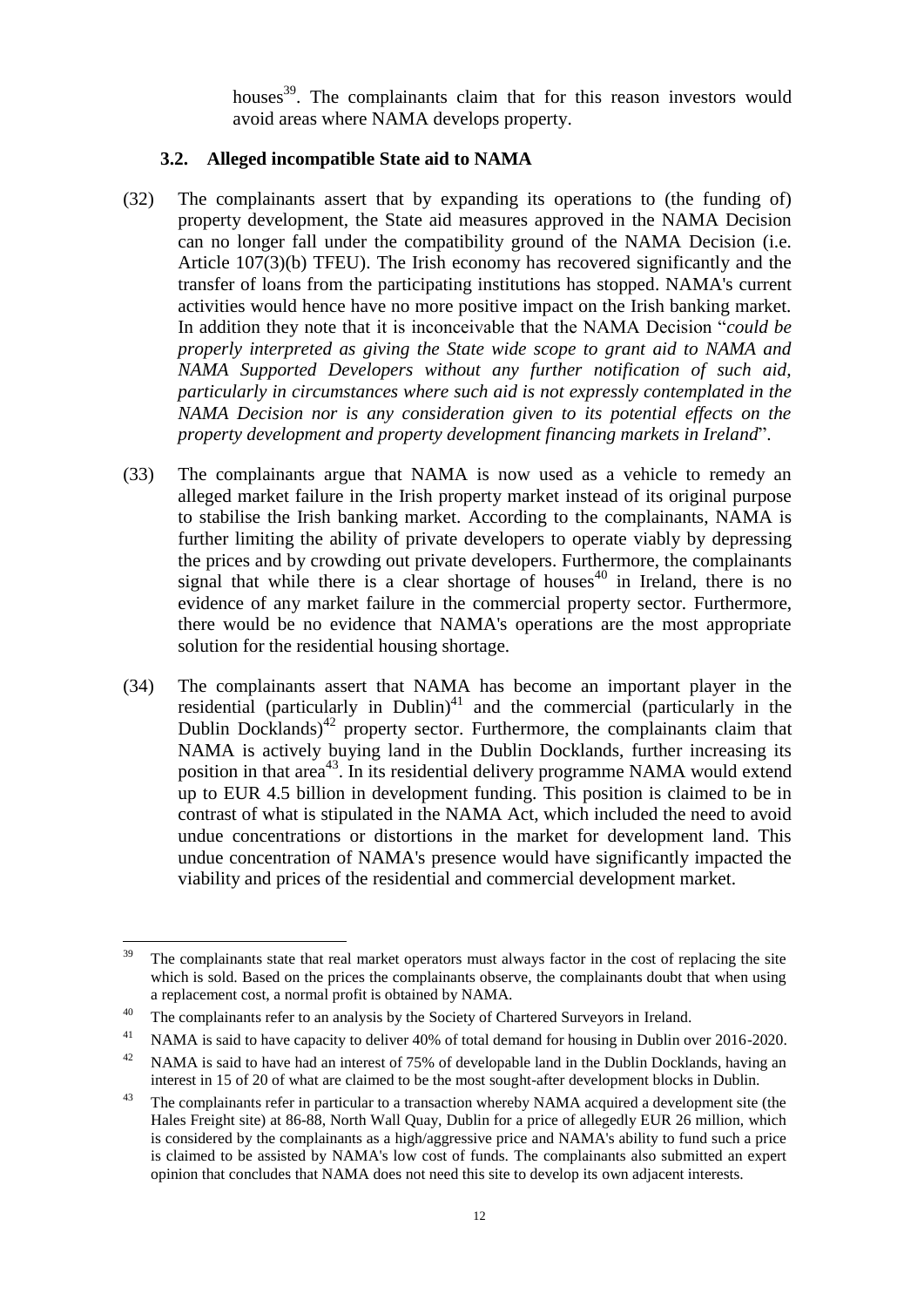(35) Finally, the complainants assert that it is difficult to understand why NAMA is exposing the Irish taxpayer to any risks $44$ . Based on the projected terminal surplus of NAMA, the complainants consider it is not apparent that there is any material financial benefit to NAMA arising from its development activities.

### **3.3. Alleged incompatible State aid to real estate developers through NAMA**

- (36) The complainants assert that by funding developers and receivers, the property development is either directly or indirectly funded through State resources. NAMA itself is said to borrow funds with the benefit of a State guarantee<sup>45</sup>. The complainants assert that in the NAMA Decision the Commission did not envisage a scenario in which NAMA would use these resources to become a large-scale property developer or engage in the provision of State aid by providing development finance to developers at interest rates below market rates<sup>46</sup> .
- (37) The complainants also claim that NAMA's actions are not in line with those of a commercial bank when managing the existing loan stock (e.g. through debt restructuring) and when granting new loans to 'NAMA-supported' property developers. As such NAMA would pass through the advantage of State aid measures granted in the NAMA Decision to selected real estate developers.
- (38) Similar to the aid to  $NAMA^{47}$ , the complainants see no compatibility ground for the alleged State aid to NAMA-supported developers, as they see no ground of this being eligible under Article 107(3)(b) TFEU.
- (39) The complainants assert that the State aid has and will continue to have the effect of:
	- a) Severely restricting the ability of developers which are not supported by NAMA<sup>48</sup> to compete with receivers and developers supported by NAMA.
	- b) Restricting many consumers' choice of homebuilder to those preselected by NAMA.

<sup>44</sup> In this context, the complainants refer to the annual accounts of NAMA where the Dublin Docklands SDZ and Residential developments were highlighted as a key risk.

<sup>&</sup>lt;sup>45</sup> The complainants assert that non-supported developers can expect to avail rates of finance between 9% and 17% (on average 13%) through a combination of debt and equity finance. NAMA is alleged to have a cost of finance in the region of 2.5%. Referring to the Commission Notice on the application of Articles 87 and 88 of the EC Treaty to State aid in the form of guarantees (OJ C 155, 20.6.2008, p. 10) the complainants assert that in absence of an appropriate guarantee premium such a State guarantee would qualify as State aid.

<sup>&</sup>lt;sup>46</sup> The complainants also assert that NAMA, since the initial complaint has been lodged, has increased the interest rate to NAMA supported developers. They refer to the 10 April 2016 edition of the Sunday Business Report under the headline "*NAMA hikes developers' interest rates as building row escalates – Bad Bank's move seen as counter strike against developers challenging home-building plan*".

 $47$  See recita[l \(32\)](#page-11-0) of this Decision.

<sup>&</sup>lt;sup>48</sup> The complainants claim that the cost of finance is on average between 20% and 25% of the total cost of a development project. According to them, the distorting effect is that in many instances developers supported by NAMA would not be in a position to source finance due to their historical indebtedness. However, NAMA is alleged to provide financing at an even lower rate than the prevailing market rates. Therefore, developers that are not supported by NAMA would not be able to develop and offer properties to consumers at "NAMA's prices".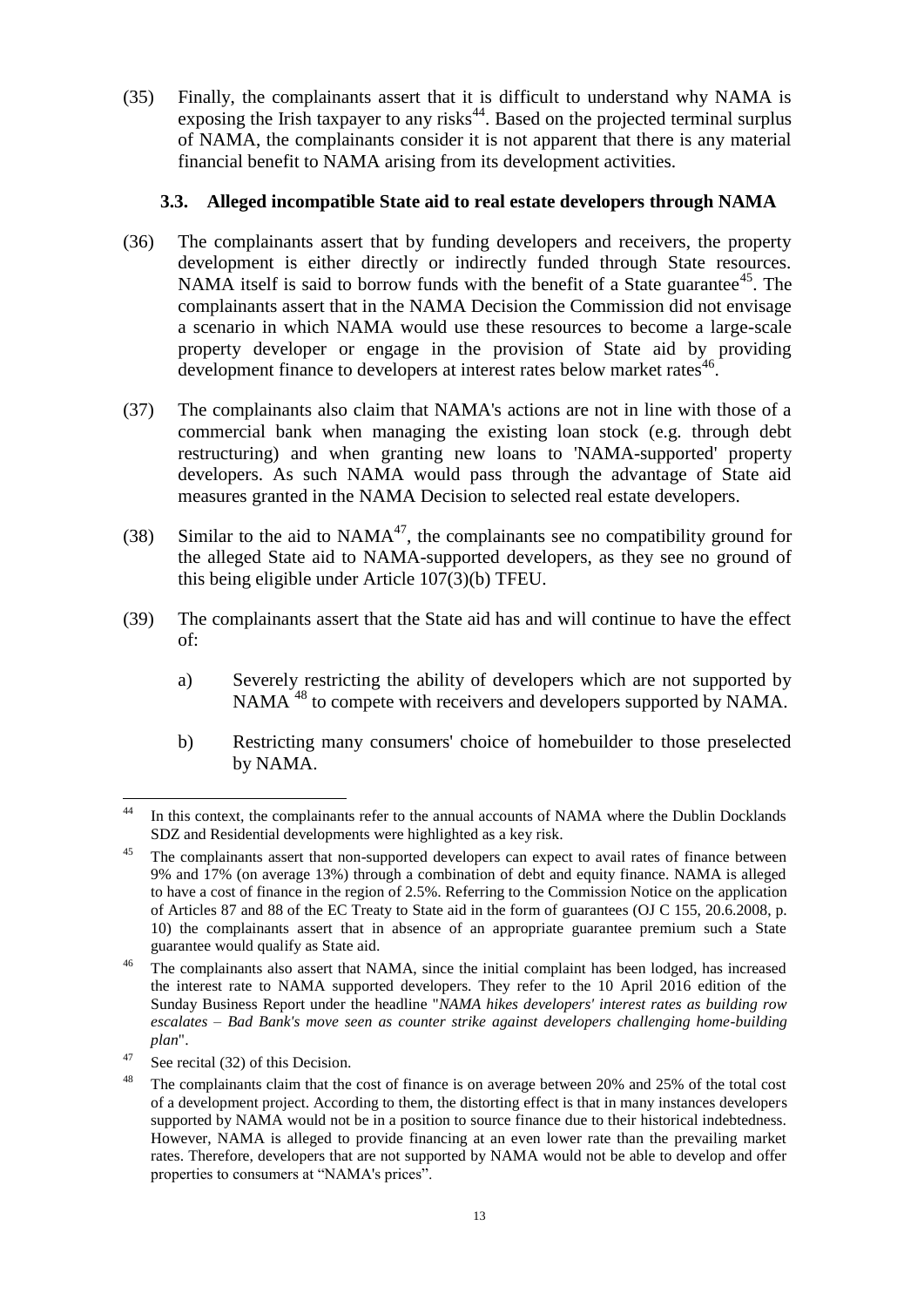- c) Restricting many consumers' choice of location for their home to the development sites controlled by NAMA.
- d) Jeopardising the return to normal market conditions of property development financing markets<sup>49</sup> through the presence of NAMA as a provider of development finance at interest rates which are less than those available.
- e) Jeopardising the recovery of the Irish property development and construction markets and the ability to generate sufficient housing to satisfy market demand.<sup>50</sup>

# **4. POSITION OF IRELAND**

### **4.1. Replies to the allegations of incompatible State aid to NAMA**

- (40) Regarding the allegation that NAMA receives State aid, Ireland highlights that the transfer price paid by NAMA for the impaired assets exceeded their market value by EUR 5.6 billion and that in this way NAMA provided State aid to the participating credit institutions.
- (41) Furthermore, Ireland clarifies that NAMA has not borrowed any funds from the capital markets using the State guarantees. The senior bonds issued by NAMA were directly passed on to the participating credit institutions, which could use these State guaranteed securities as collateral for financing from the financial markets including from the ECB where necessary.
- (42) Ireland mentions that NAMA's funding costs are not lower than those of other market operators. More specifically, as the senior debt is now fully paid down, NAMA's cost of funding becomes more weighed towards the expensive subordinated debt (which is not State guaranteed) with an interest rate of 5.264%. According to Ireland, this puts NAMA at a disadvantage compared to other financial institutions, which would typically have a lower cost of debt.
- (43) Ireland also asserts that NAMA operates fully within the parameters of the NAMA Decision<sup>51</sup>. In particular, NAMA is obliged under the NAMA Act to pursue commercially viable and value maximising strategies. Since its inception, NAMA has funded enhancement works, also including development works, on the assets securing its loans. This is considered necessary to bring the assets to a condition that maximises NAMA's financial return, rather than cede value by

<sup>49</sup> The complainants claim that a large investor has said that capital invested in the Irish property market has been rationed due to NAMA's operations and another investor mentioned funding rates have increased due to higher risk perceived due to NAMA's operations.

<sup>&</sup>lt;sup>50</sup> The complainants argue that by the time NAMA will exit the market, many developers who are not supported by NAMA will have been forced to exit the market due to their inability to compete. Following NAMA's exit, the market for new houses is claimed to descend in a state of crisis.

 $51$  In this context, Ireland points out that the requirement on NAMA to deal with the assets expeditiously is best understood by reference to NAMA's original projected lifespan of ten years. NAMA was not set up as a permanent asset management vehicle which would have an indefinite timeframe in which to work out assets. However, NAMA could also not act as a 'fire sale' vehicle as this would run counter to the requirement of protecting and enhancing the asset value for the State.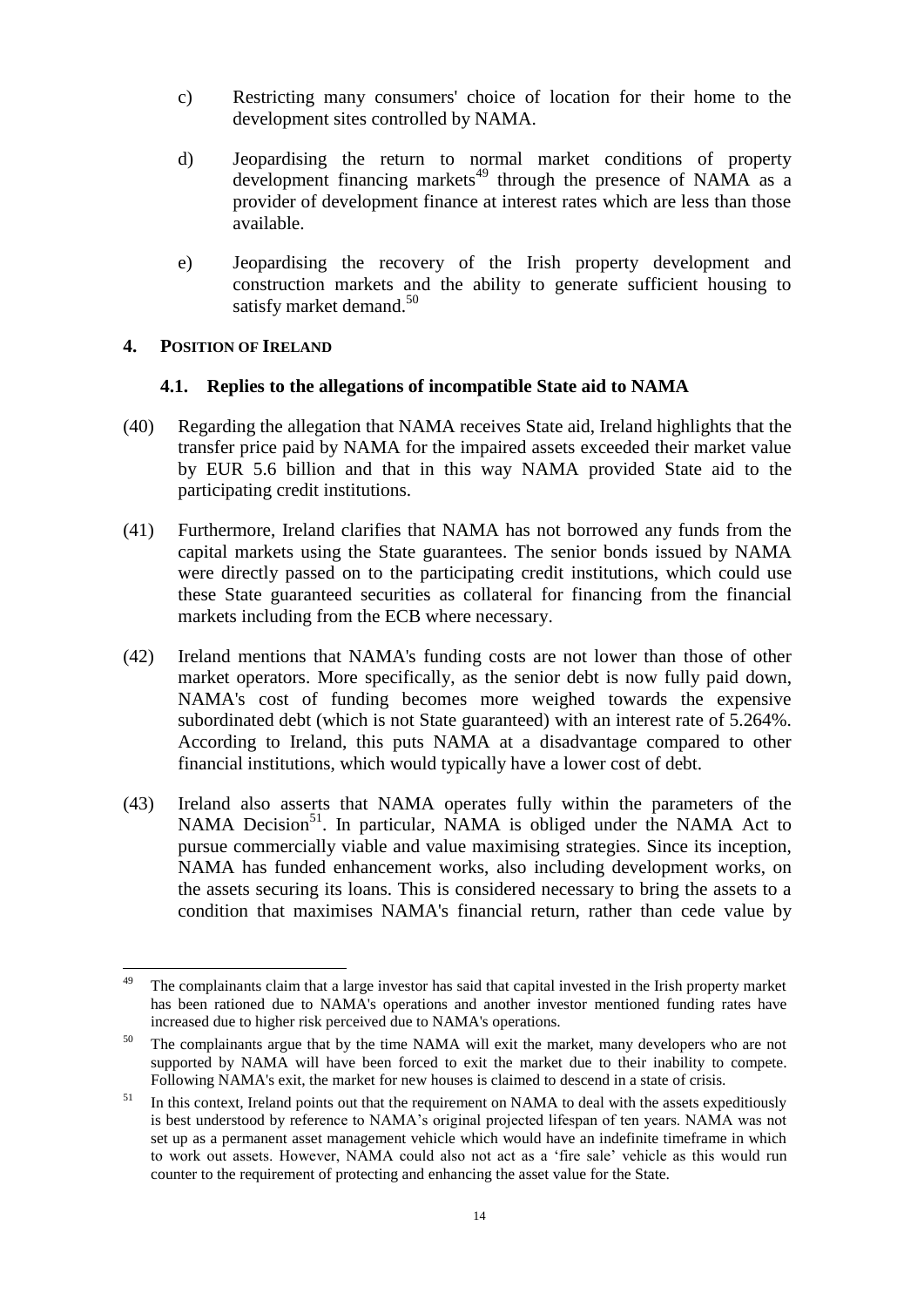disposing of assets prematurely. As mentioned in the NAMA Decision<sup>52</sup>, NAMA has also been allowed under the NAMA Act to borrow, such sums (in addition to the maximum funds raised for the purchase of the impaired assets) as are required for the performance of its functions up to EUR 5 billion<sup>53</sup>. However, NAMA has in practice not availed itself of the possibility to borrow additional funds.

- (44) NAMA's funding of residential development of land is according to Ireland fully consistent with this value maximising strategy. As the Irish residential market recovered, many sites that served as collateral for loans held by NAMA became commercially attractive to develop. Similarly, a large number of sites have also been sold where it was projected that a greater return could be obtained by doing so<sup>54</sup>. Ireland asserts that NAMA's housing development funding activities will enhance its eventual liquidation surplus by up to EUR 500 million. Ireland notes that this is fully consistent with NAMA's objective to maximize value for the State without prolonging the initially foreseen lifespan of NAMA.
- (45) Ireland further indicates that, in line with the commitments laid down in the NAMA Decision, it reports on an annual basis to the European Commission on the use of NAMA's post-acquisition powers. As indicated in those reports, to date NAMA has not used any of the six specific powers that were identified in the NAMA Decision as being potentially distortive.
- (46) Ireland asserts that NAMA does not have a significant information advantage. NAMA's approach towards the financing of residential development projects is no different than any other financial institution. Any bank when dealing with a portfolio of impaired loans, as part of their due diligence to decide on which debtor strategy to pursue, would seek information on a debtor's track record, their planned projects and other information. Ireland denies that NAMA has ever misused such information and notes that it would in any case have been outdated when NAMA set out its residential development funding programme.
- (47) Ireland notes that NAMA operates in accordance with the Irish environmental and planning laws and has the same access to the relevant governing bodies as any other market operator. The Irish authorities consider that NAMA does not benefit from preferential treatment due to its alleged strong relationships with local authorities and government departments.
- (48) Concerning NAMA's exemption from income tax, corporation tax and capital gains tax, Ireland explains that only NAMA, the wholly State-owned parent entity which holds 49% of NAMA Investment D.A.C.<sup>55</sup> is tax exempt. NAMA Investment D.A.C. and the underlying operating entities are taxable in Ireland. The tax exempt parent entity NAMA will only receive cash flows (i.e. the surplus generated by the taxable operating entities) at the moment when NAMA is wound

<sup>52</sup> See recital 40 of the NAMA Decision.

<sup>&</sup>lt;sup>53</sup> For example to complete unfinished developments if deemed profitable.

<sup>&</sup>lt;sup>54</sup> Until now, NAMA has sold its interest in sites with capacity to deliver about 50 500 residential units. Further sales of this nature are expected before NAMA is wound down.

<sup>&</sup>lt;sup>55</sup> The holding entity which in turn fully owns all underlying operating entities of the NAMA Group.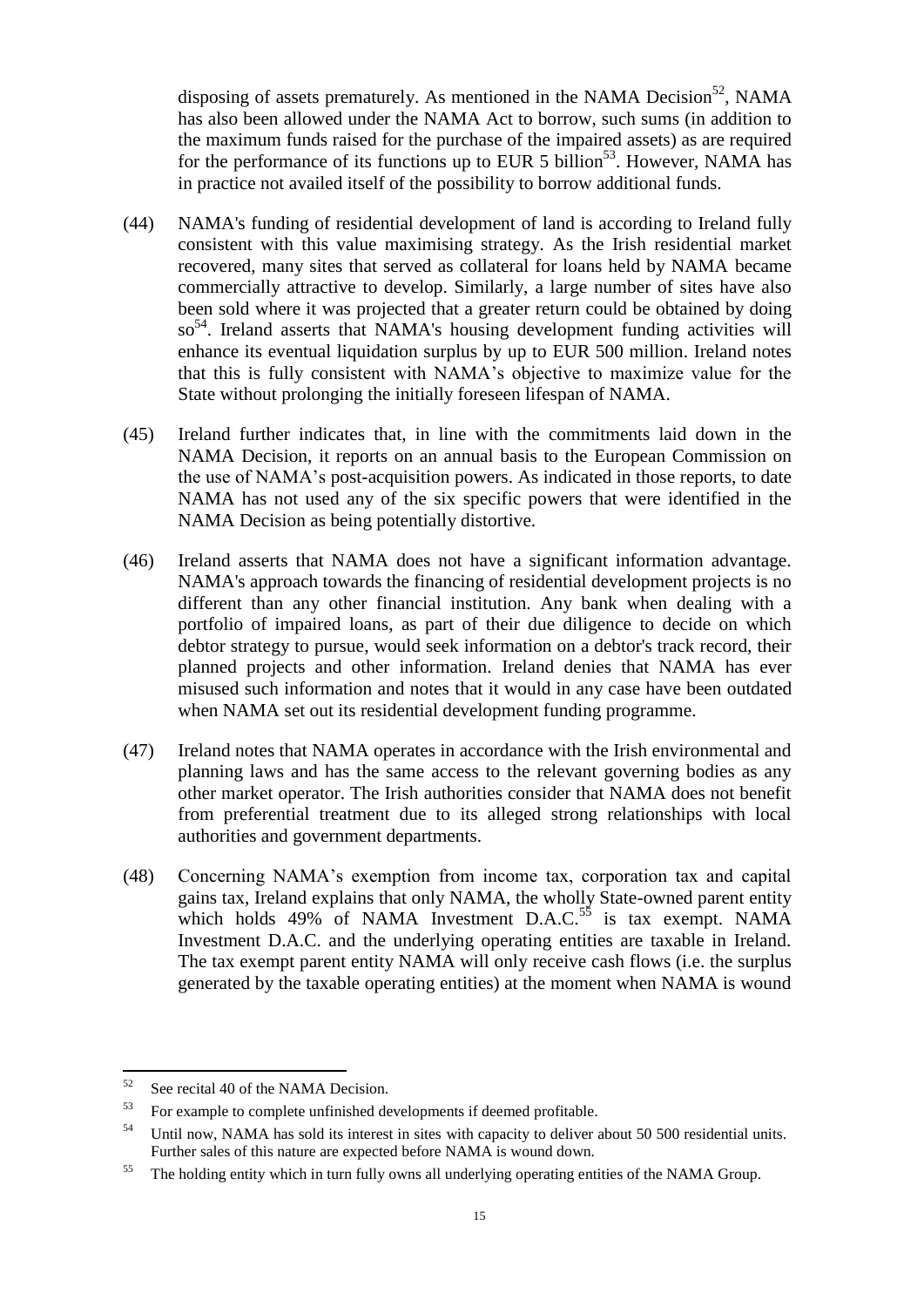down following a decision by the Minister of Finance. At that moment, NAMA's surplus will fully<sup>56</sup> accrue to the State.

- (49) Ireland points out that NAMA does not directly control land and it is not a property developer. NAMA's role is that of a secured lender, like any other financial institution which holds real estate as security for associated loans. It is a matter for the debtor to maximise the potential of the underlying property assets in order to repay the associated debt. According to Ireland, in doing so NAMA acts as any market economy operator would do.
- (50) Finally, Ireland has also confirmed that its Minister of Finance does not intend to alter or expand NAMA's mandate in the next three years or to prolong its lifespan beyond the expected 2020/2021 date of its wind-down. NAMA's balance sheet had net loans and receivables of EUR 3.7 billion as at end-June 2017 and, for the next three years, NAMA will work through its remaining loans so as to realise maximum value from them.
- (51) For all of the above reasons, Ireland considers that NAMA is not a recipient of State aid and operates fully within the parameters of the NAMA Decision.

#### **4.2. Replies to the allegations of incompatible State aid to real estate developers through NAMA**

<span id="page-15-0"></span>(52) Ireland asserts that NAMA's residential development funding plan is based on the following four key principles:

1. A robust commercial viability test for each individual residential project is performed. In particular, the return of the development strategies is compared to all other viable strategies for the assets. Projects are considered commercially viable if and only if they are cash positive after the application of:

(i) a stressed interest rate of [more than 8%] applied to project funding, including current site value, while NAMA assumes its risk-adjusted cost of capital is much lower; and

(ii) a management fee<sup>57</sup> of [up to 10%] (of construction cost) for a developer or third-party platform or a project fixed fee in the case of

<sup>56</sup> <sup>56</sup> Recital 38 of the NAMA Decision describes how the taxable holding entity National Asset Management Agency Investment D.A.C. distributes its profits to its shareholders. In short, the private investors who own 51% of the holding entity only receive capped annual dividend payments (an estimated EUR 15 million in total) over NAMA's lifetime and a capped equity bonus (of EUR 5 million) when the holding is wound up. NAMA which holds 49% of that holding will receive all remaining profits which constitute an estimated 98% of the profits generated by the NAMA Group. NAMA expects that it will be able to transfer a residual surplus to the State of EUR 3 billion.

<sup>&</sup>lt;sup>57</sup> In order to enhance the debtor's ability to repay more debt, NAMA needs the developer to cooperate and maximise the loan repayment (and generate a commercial return to NAMA) by performing works on the developer's land. There is no legal obligation on the debtors to do this and the reality of the market is that no developer in the market will undertake services for zero return. A fee [of up to 10%] is applied for the purposes of viability testing but does not represent the actual fee payable to the developer as such fees are negotiated separately in light of the debtors' broader debt obligations to NAMA. In practice, the actual development fees paid to debtors are in the [between 4% and 9%] range (reflecting complexity, ability of developer to achieve cost savings, etc.). This is viewed as market based: Ireland mentions the management fees payable to [an Irish housebuilder] as development manager of a specific project amounted to  $[\dots]$ %. The majority (i.e. an estimated [more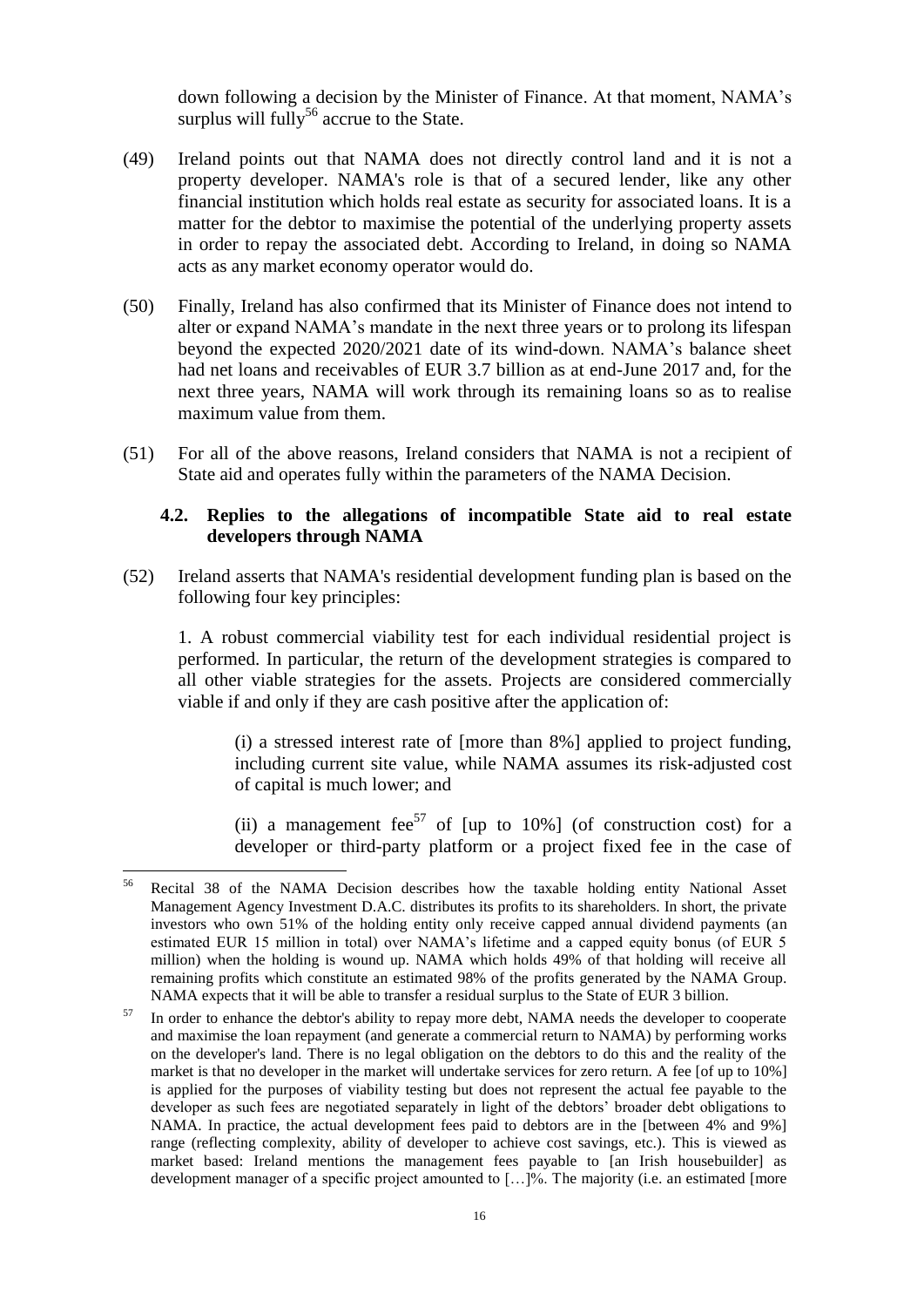receivership, while such fee is estimated to on average amount to only [between 3% and 6%].

2. An overall portfolio return comparable to that of other market operators<sup>58</sup> is to be achieved. At the outset of its development funding plan, NAMA expected an estimated internal rate of return ("IRR") of [more than 14%] or a minimum net profit margin of [more than 14%] based on conservative assumptions. The most recent figures suggest NAMA's realized portfolio IRR will even amount to [more than 20%].

3. Commercial interest rates are charged for new  $\lambda$  loans<sup>59</sup> extended to debtors and receivers or administrators (in enforcement scenarios). The standard interest rate charged by NAMA is 6-month Euribor plus an 8% margin for loans with 100% loan-to-cost but higher rates are sometimes used. For lower risk and lower loanto-cost ratios, the interest rate may be adjusted accordingly.

4. NAMA would capture most or all of the profits from these projects above and beyond interest income and in excess of alternative management and disposal strategies. Profits are assumed to accrue to NAMA in order to repay the large amount of outstanding debt. Only in the limited number of cases where a debtor has fully redeemed its par debt to NAMA, can residual profits from development accrue to the debtors instead of to  $NAMA^{60}$ . Ireland confirms that no debtor who has not fully repaid their contractual debts to NAMA has received any share of profits with respect to NAMA financed development.

(53) Ireland notes that NAMA hired [an Irish professional services firm with experience of this sector] in 2015 to review its residential development funding plan and to confirm the market consistency of the assumptions used.<sup>61</sup> Ireland provided the Commission with this report and with some examples of projects that were considered viable / not viable on the basis of the viability assessment methodology set out above. The [professional services firm's] report's main conclusions are that:

than 80%]) of the [Irish housebuilder] portfolio, is located in the Greater Dublin Area, rendering it comparable to NAMA's portfolio.

<sup>58</sup> Ireland mentions there is currently a listed housebuilder in the Irish market (Cairn Homes plc) which targets a minimum return of 15%. In December 2015, Cairn Homes (75%) and Lone Star (25%) jointly acquired a portfolio of impaired loans (known as Project Clear) from Ulster Bank for EUR 503 million. The initial par value of the loans was about EUR 2 billion and the loans were secured on 1 694 acres of land, which included 31 residential development sites. Cairn Homes intends to build over 14 000 homes on these sites over the coming years after having enforced the loans. For comparison, Glenveagh Properties plc, an Irish housebuilder that was listed on the Irish Stock Exchange in October 2017, indicated in its prospectus that it targets a minimum IRR of 15%.

<sup>&</sup>lt;sup>59</sup> Regarding the assertion of aid being provided to developers through beneficial conditions, Ireland also argues that NAMA's returns are not solely based on interest income: by virtue of large outstanding par debt balances, NAMA captures surpluses above the land value, construction costs and finance costs.

<sup>60</sup> Debtors are entitled to keep all the profits after repaying their contractual debt facilities since NAMA has no legal claim on proceeds over and above the debts owed.

<sup>&</sup>lt;sup>61</sup> This report was commissioned before the complaint was filed and before NAMA started implementing its residential development funding plan.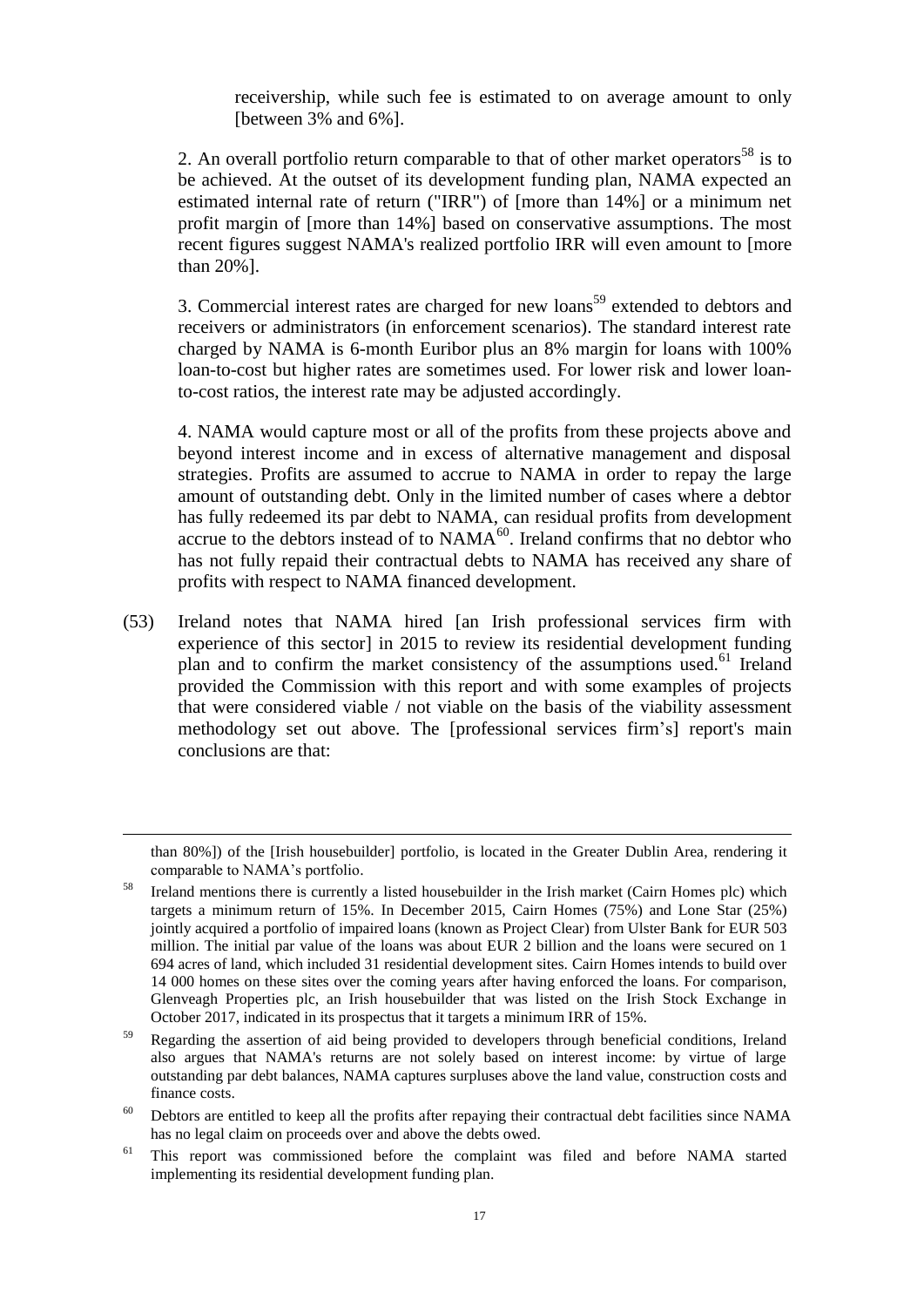a. the assumptions used (e.g. interest rates, house prices and cost inflation rates, cost of capital) are conservative $62$  and reasonable in light of the available market evidence.

b. the overall return for NAMA is fully in line with that of large private property developers<sup>63</sup>.

- (54) Ireland also explained that NAMA's decisions to advance funding to enable the development of certain assets under the control of debtors and receivers are made following submission of detailed commercial credit applications on each land site by debtors and receivers. Any such credit application must be supported by an analysis demonstrating that (a) the project is commercially viable and (b) site development will deliver a better return than upfront site disposal.
- <span id="page-17-0"></span>(55) In sum, NAMA compares the financial impact of funding development of a site to that of a direct site sale when assessing how best to maximise recovery. Therefore, the Irish authorities consider that NAMA acts as a market economy operator and maximises value for the State. It is estimated that this approach can generate an additional surplus of up to EUR […]\* million after allowing for a risk adjusted cost of capital<sup>64</sup>. Ireland considers that NAMA's activities are akin to those of the large private equity purchasers of distressed loan portfolios in Ireland (for example Cerberus and Lone Star) who would employ similar strategies to maximise their returns. To fund these developments, NAMA largely relies on the generation of cash from its assets (i.e. repayment of loans) but this has and will not affect the redemption trajectory of its bonds (see also recital [\(26\)\)](#page-7-0). Indeed, NAMA has already redeemed 100% of its senior debt which is three years ahead of its original debt redemption targets (see also Graph 2).
- (56) Ireland emphasises that, contrary to the complainants' allegations, the viability assessment is based on the current market value of the land and includes an appropriate funding cost. Furthermore, the sales price for the properties is determined by an independent sales agent on the basis of market prices (from new and second-hand transactions in the same region) $^{65}$ . In this context, Ireland notes that all parties involved (i.e. NAMA, the debtor and the sales agent) have an incentive to maximize the sales price further ensuring that it is market-consistent.

Confidential information.

 $62$  An example of a conservative assumption is that NAMA's base case model assumes that all income is delayed by [between 9 and 15] months, without change to the timing of costs.

<sup>63</sup> NAMA forecasted a pre-finance margin on sales of [more than 20%]. This is said to compare favourably with targets set by large UK listed housebuilders – i.e. gross margin targets of 20% to 25%.

 $64$  Ireland projects that NAMA will generate a total terminal surplus of EUR 3 billion (which will then be transferred to the State).

Ireland also refers to the Residential Property Price Register which is published by the Property Services Regulatory Authority: this provides price data on all residential sales in Ireland. This public database ensures that relevant market comparisons are readily available when pricing is being determined for newly-completed residential units. NAMA must provide its consent for any asset to be offered for sale in the market by a debtor or receiver.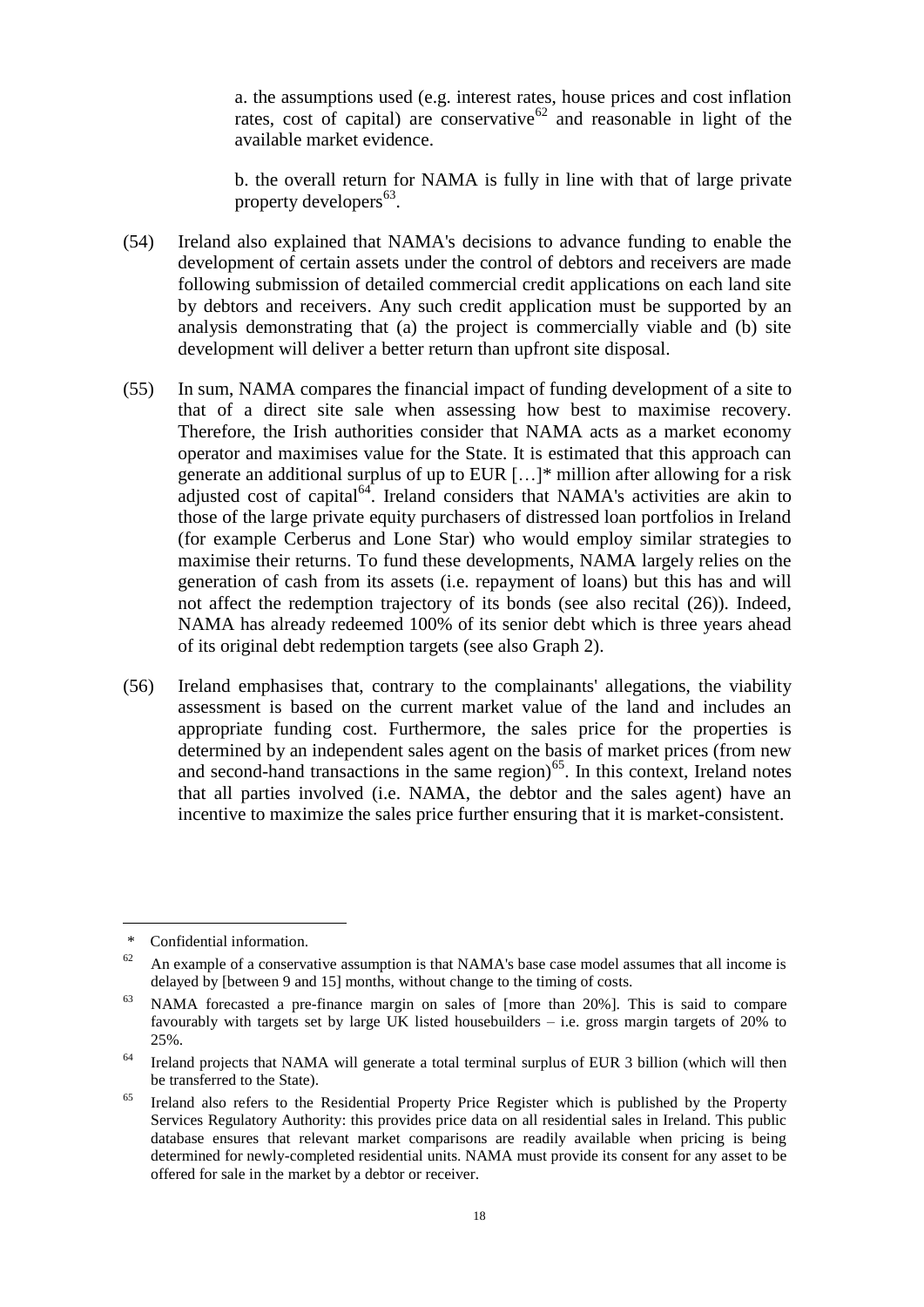- (57) Finally, Ireland points out that NAMA's residential development funding plan (for maximum 20 000 houses<sup>66</sup>) would meet between 15% and at most 20% of market demand so in view of the Irish authorities it cannot distort competition. For comparison, NAMA has already sold sites with the capacity to build about 50 500 residential units and will sell even more later giving other developers plenty of opportunities to compete. The developments funded by NAMA hence amount to less than half of the capacity it has already sold to private developers. Ireland adds that several developers have announced plans to build thousands of houses in Ireland over the next few years $67$ .
- (58) With respect to the Dublin Docklands, the Irish authorities explained that NAMA's role is limited to facilitating the delivery of development.<sup>68</sup> In particular, NAMA helps to ensure that (and in some cases funds) the necessary planning permissions are obtained in order to maximize the value of the site. NAMA then sells its interest in the sites to developers, sometimes maintaining a minority stake $^{69}$  in order to maximize its return upon completion of the development.
- <span id="page-18-1"></span>(59) On the acquisition of additional land (the Hales Freight site) in the Dublin Docklands, Ireland mentioned that the acquisition was a clear enhancement to the value of NAMA's adjacent plots and provided an expert report to support this claim<sup>70</sup>. Normally NAMA would not purchase additional sites, but this exception to the rule ensured the potential to significantly improve the recovery value<sup>71</sup>. Finally, Ireland notes that the acquisition price of this site amounted to [less than EUR 24 million] instead of EUR 26 million as alleged by the complainants.
- <span id="page-18-0"></span>(60) Concerning the deferred payment initiative, Ireland explained that this scheme ran from May 2012 until end of May 2014 and was offered on just over 412 properties. However, for only 103 of those 412 properties the purchasers actually

<sup>&</sup>lt;sup>66</sup> It is still unclear whether NAMA will be able to achieve this target. By end September 2017, 5 566 houses had been completed with 2 886 houses being under construction.

<sup>67</sup> E.g. Cairn Homes plc plans to build over 10 000 homes (mainly in the Dublin area), New Generation Homes is planning at least 1 000 homes (on top of earlier developments) and O'Flynn Group (one of the complainants) has plans for 10 000 homes over the next 7 years. Cairn Homes' CEO has even stated, in an interview with the Sunday Business Post (of 13 December 2015), that he does not believe NAMA's activities (i.e. the funding of residential property development) will distort the market.

<sup>&</sup>lt;sup>68</sup> For one site, NAMA also funds the development itself (i.e. [less than EUR 200 million]) but would make a market return on this funding (see recital [\(96\)\)](#page-30-0).

 $69$  The delivery strategies employed by NAMA include (i) outright sale of sites, (ii) sale of long leasehold interests and development rights with NAMA retaining freehold interest, (iii) retention of minority shareholder interests in regulated Irish Collective Asset-management Vehicles (ICAVs) which acquired sites, and (iv) financing of planning permission applications and/or site remediation works on a value accretive and arm's length basis.

 $70$  Valuation advice indicated that the acquisition had the potential to provide an additional 58 986 square feet of net internal area commercial space and an additional 40 300 square feet (or 39 extra apartments) of saleable residential apartment space by combining this with the adjoining sites that NAMA already had an interest in. Furthermore, combining the sites allows for an optimum layout of the block and common areas, reduces construction cost duplication, facilitates the planning process and allows control over the development delivery and timeframe for the overall block.

 $71$  Ireland provided a report by [an experienced Irish commercial property advisory firm] highlighting that the combination of the original land with the acquisition of the additional land (at the price at which NAMA acquired the site) would enhance the overall value to NAMA by EUR 8.6 million. The acquisition price has been based on the 'marriage value' (i.e. the improvement in the total value of both sites) being equally split between NAMA and the original owner.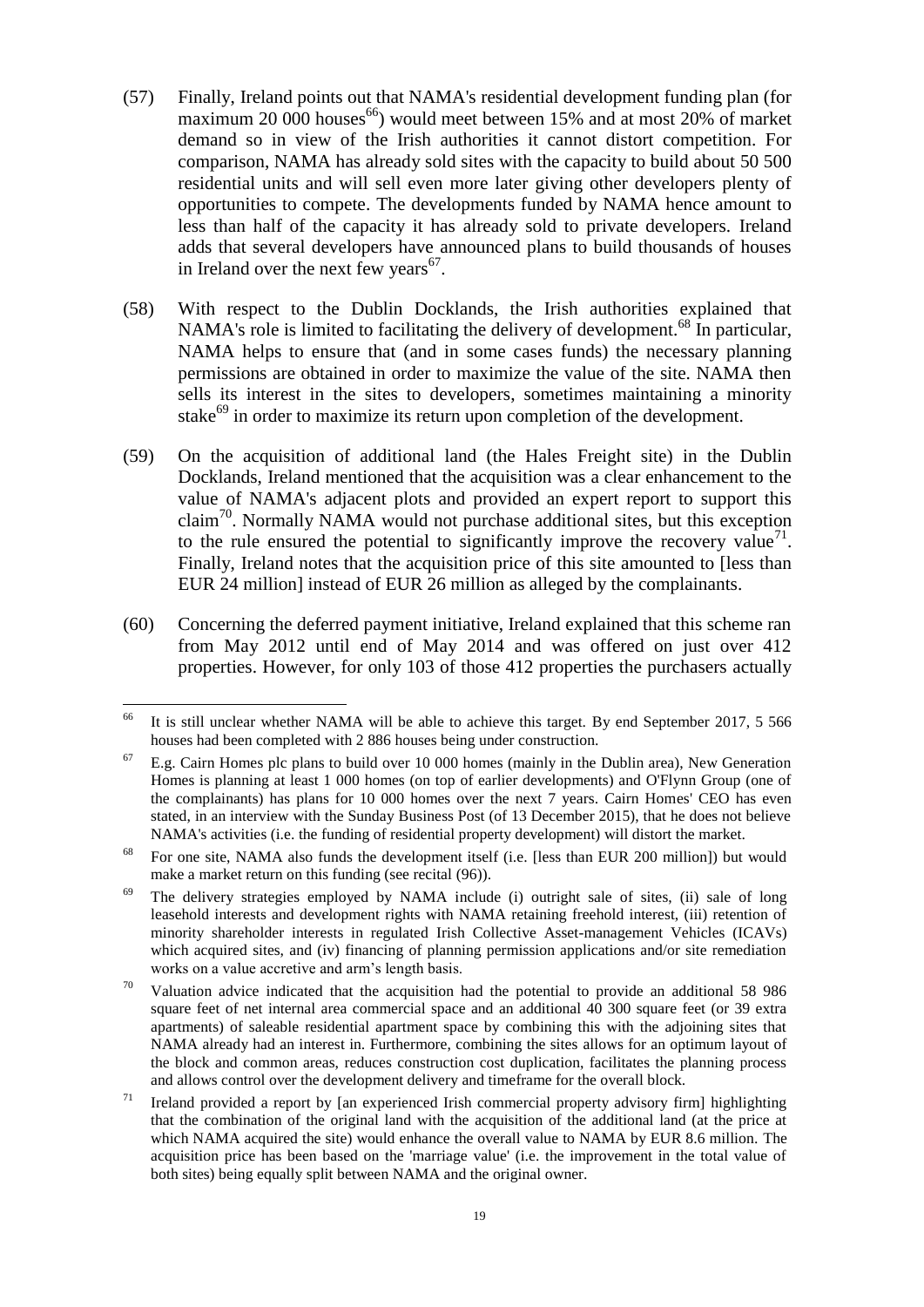signed up for the price protection offered by the scheme. In total EUR 4.41 million is owed to NAMA in deferred payments<sup>72</sup>, which are payable on the fifth anniversary of the completion of the sale of the property. Ireland emphasizes that no payments were made to purchasers.<sup>73</sup> In addition, it is expected that 100% of the deferred payments being owed to NAMA will be made since the national residential prices have increased by  $44\%$  since May  $2014^{74}$ . Ireland notes that NAMA devised this initiative to encourage sales and instil confidence back into the market at a time when residential property prices were still declining. Finally, Ireland considers that due to the small scale of the initiative it could not have distorted competition on the Irish residential property market.

- <span id="page-19-0"></span>(61) With respect to the provision of vendor finance by NAMA, Ireland notes the following. NAMA advanced a total of EUR 384 million in eight vendor finance transactions involving the sale or refinance of commercial property securing its loans. Six of those loans have now been repaid in full. The two remaining loans had an outstanding principal balance of EUR 201.5 million<sup>75</sup> as at 30 June 2017 and are scheduled to be repaid in the course of 2018. Ireland asserts that NAMA's vendor financing of the eight transactions was on commercial terms by reference to EURIBOR/LIBOR plus a margin<sup>76</sup> and that financing was provided for maximum 75% of the purchase price. Finally, Ireland referred to a publicly available document on NAMA's website<sup>77</sup> which clearly lays out the conditions under which NAMA was prepared to provide vendor finance.
- <span id="page-19-1"></span>(62) Finally, with respect to the alleged debt forgiveness of EUR 200 million referred to by the complainants (see recital [\(14\)\)](#page-2-0), Ireland notes the following. NAMA inherited properties held as loan security where it had to issue credit facilities to maintain and enhance the property in order to maximise its return. In some instances there were significant structural, health and safety and fire remediation issues with properties such that NAMA had to advance additional loan facilities to resolve these issues, e.g. bringing them into compliance with planning and housing legislation, before the assets were in marketable and saleable condition. Failure to do so would have meant that the assets would have lost significant value. It is currently expected that about EUR 200 million of such additional loan facilities are unlikely to be repaid. Ireland emphasizes that this amount does not relate to loans extended in the context of NAMA's residential development funding programme and does not constitute debt forgiveness to developers. For

<sup>72</sup> <sup>72</sup> Of which still EUR 1 831 260 is payable in 2018 and the remaining EUR 1 774 300 in 2019.

 $73$  The deferred contractual payments due from purchasers are collected directly from the purchaser's mortgage provider and paid to NAMA following an independent valuation of the property, to determine the amount owing. The banks that participated in this scheme were Bank of Ireland, AIB (through the EBS platform) and Permanent TSB.

<sup>74</sup> According to the CSO Residential Property Price index.

 $75$  Ireland highlights that one of those two loans concerns a syndicated loan involving Irish, UK and other European banks that NAMA acquired from [a NAMA participating institution] and that was refinanced by all syndicating banks. NAMA as a 25% syndicate member was obliged to participate in the refinancing as the other syndicate members all agreed to this. NAMA's share in this loan amounts to [less than EUR 200 million].

The minimum margin where NAMA was the sole lender was [more than 2%] and the highest was [less] than 5%] margin. The syndicate bank UK transaction referenced in footnote [75](#page-19-0) (where NAMA holds only a minority interest of 25% with no veto rights) has a margin of [less than 1.5%] at a loan-to-value of [more than 50%].

<sup>77</sup> See [https://www.nama.ie/fileadmin/user\\_upload/documents/NAMAVendorFinanceLeaflet2013.pdf](https://www.nama.ie/fileadmin/user_upload/documents/NAMAVendorFinanceLeaflet2013.pdf)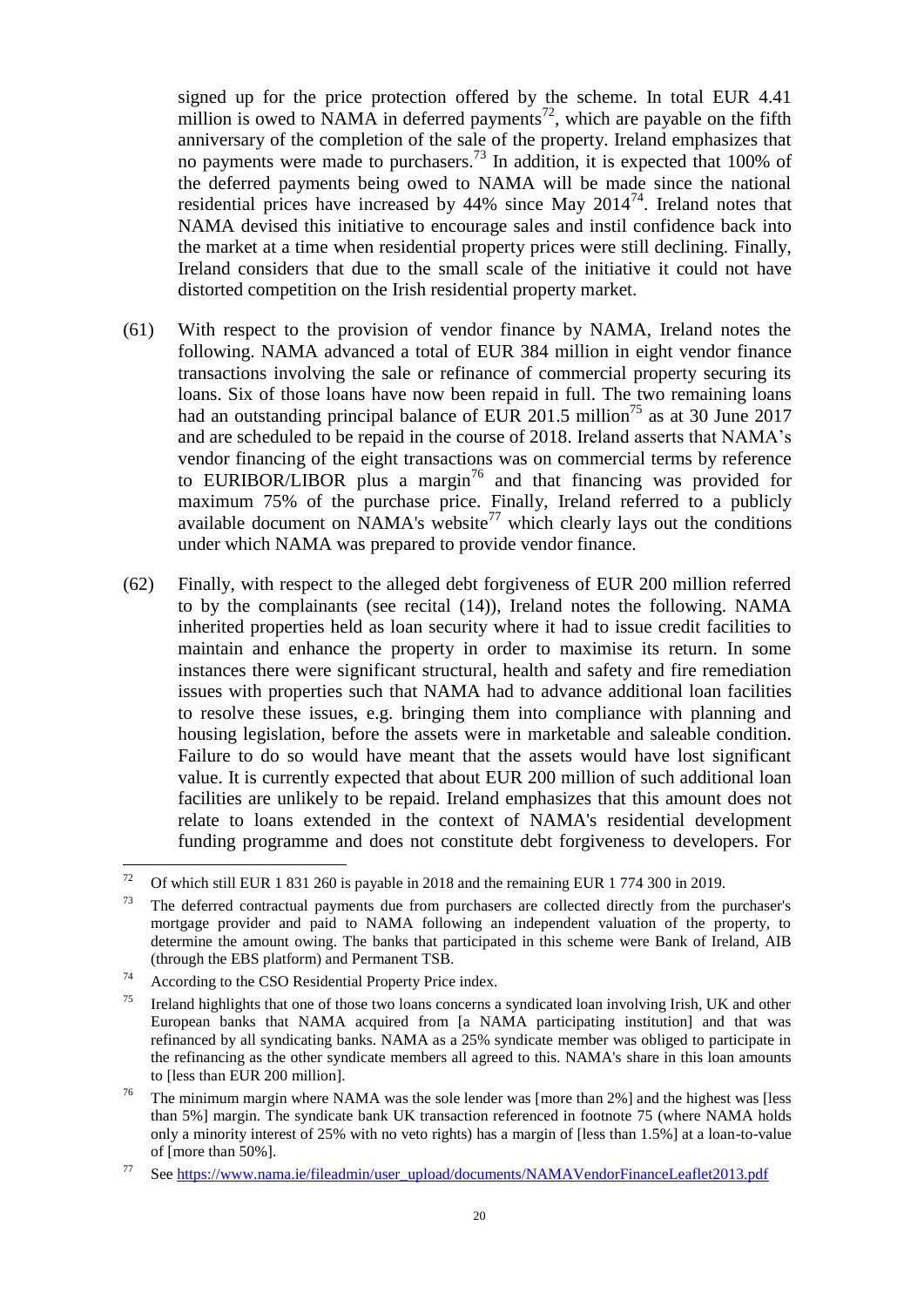these reasons, Ireland considers that the article submitted by the complainants misrepresents the situation and cannot be taken as evidence that NAMA would not operate with the aim of maximising debt recovery.

(63) For all of the above reasons, Ireland considers that there is no element of State aid in NAMA's activities, that the NAMA-developers do not benefit from State aid and that there cannot be a distortion of competition in the property development and property development financing markets.

### **5. ASSESSMENT OF THE MEASURE**

# **5.1. Existence of aid**

- (64) According to Article 107(1) TFEU any aid granted by a Member State or through State resources in any form whatsoever which distorts, or threatens to distort, competition by favouring certain undertakings, in so far as it affects trade between Member States, is prohibited.
- (65) The qualification of a measure as State aid within the meaning of that provision therefore requires the following cumulative conditions to be met: (i) the measure must be imputable to the State and financed through State resources; (ii) it must confer an advantage on its recipient; (iii) that advantage must be selective; and (iv) the measure must distort or threaten to distort competition and have the potential to affect trade between Member States.
- (66) Furthermore, aid measures are categorised as "new" or "existing" aid. This determines the applicable procedure. Whereas existing aid may, in accordance with Article 108(1) TFEU, be lawfully implemented so long as the Commission has made no finding of incompatibility, Article 108(3) TFEU provides that plans to grant or alter existing aid must be notified, in due time, to the Commission and may not be implemented until the procedure has led to a final decision.<sup>78</sup> Contrary to new aid, which is considered "unlawful" if the Member State grants the aid in breach of the standstill obligation of Article 108(3) TFEU, existing aid must be regarded as lawful so long as the Commission has not found that it is incompatible with the internal market under the constant review provided for in Article 108(1) TFEU.<sup>79</sup>
- (67) Accordingly, Article 24(2) of Regulation 2015/1589 of 13 July 2015<sup>80</sup> ("the 2015 Procedural Regulation") stipulates that complaints by interested parties may only concern alleged unlawful aid. $81$  By contrast, complainants cannot allege the incompatibility of lawful aid. Therefore, the Commission cannot be forced by a complainant to open the formal investigation procedure on an existing aid measure which is still considered lawful. It is up to the Commission to decide whether it considers appropriate to initiate an existing aid procedure against a

<sup>78</sup> <sup>78</sup> Case C-590/14 P *DEI and Commission v Alouminion tis Ellados*, ECLI:EU:C:2016:797, para. 45.

<sup>79</sup> Case C‑322/09 P *Nya Destination Stockholm Hotell & Teaterpaket*, ECLI:EU:C:2010:701, para. 52.

<sup>&</sup>lt;sup>80</sup> Council Regulation (EU) 2015/1589 of 13 July 2015 laying down detailed rules for the application of Article 108 of the Treaty on the Functioning of the European Union, OJ L 248, 24.09.2015, p. 9.

<sup>&</sup>lt;sup>81</sup> Complaints can also allege "misuse of aid", which however has not been alleged or demonstrated in the present case within the meaning of Article  $1(g)$  of the 2015 Procedural Regulation.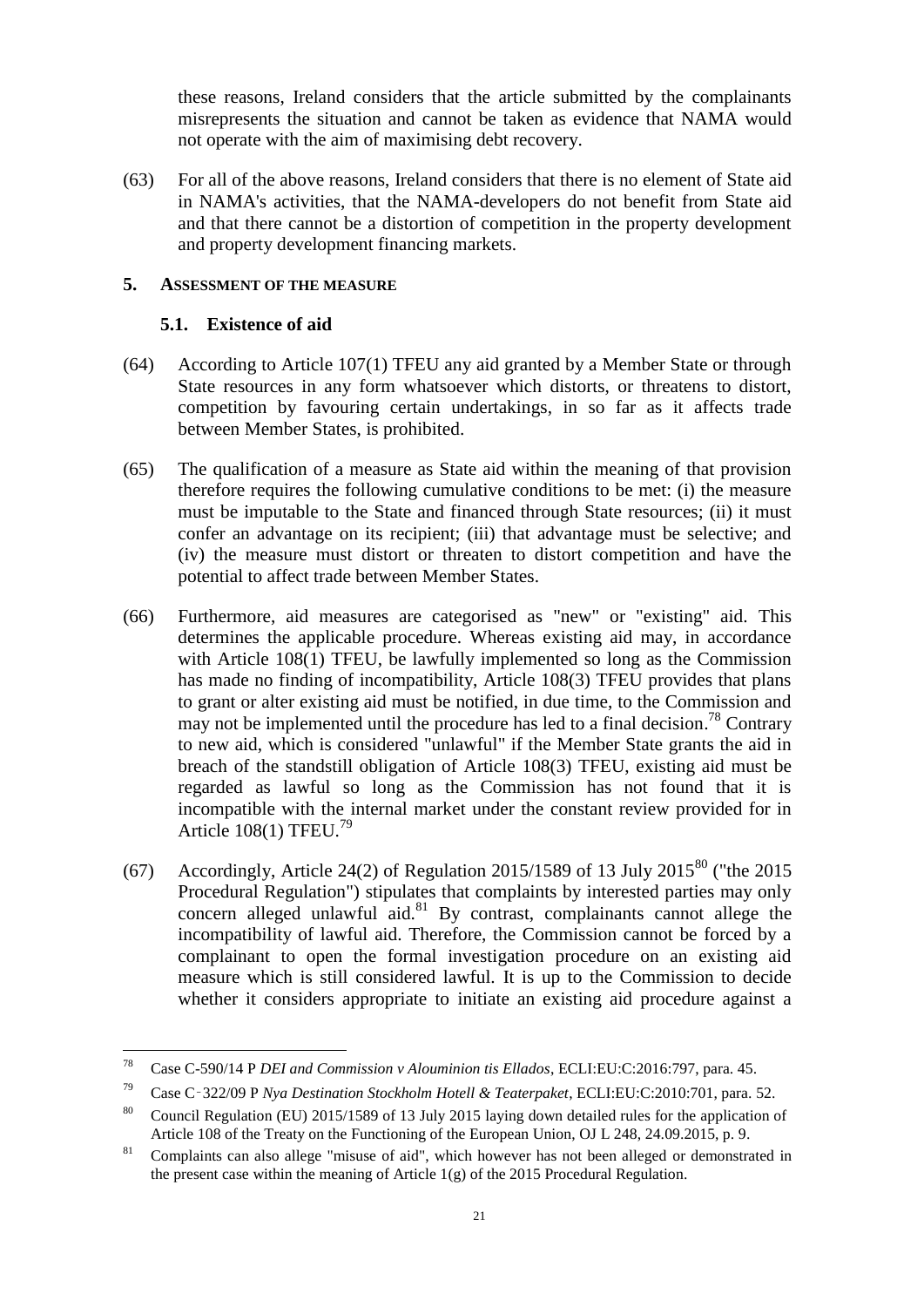Member State under Article 108(1) TFEU, as further specified in Articles 21-23 of the 2015 Procedural Regulation.

- (68) Pursuant to Article 1(b)(ii) of the 2015 Procedural Regulation, the notion of existing aid includes "*authorised aid, that is to say, aid schemes and individual aid which have been authorised by the Commission or by the Council*". Therefore, in the present case, to the extent that an alleged aid measure has already been authorised by the NAMA Decision, it constitutes existing aid, and thus the respective part of the complaint can be rejected on that basis alone.
- (69) Therefore, in the following recitals, the Commission will also examine whether some of the alleged measures are covered by the NAMA Decision and thus constitute existing aid. According to the case-law, the scope of the NAMA Decision is determined not only by reference to the actual wording of that decision, but also by taking account of the aid measures notified by the Member State concerned.<sup>82</sup> With respect to alleged measures that are not existing aid, the Commission will assess whether they constitute State aid under Article 107(1) TFEU and, in the affirmative, whether they are compatible with the internal market.

### *5.1.1. State aid to the participating credit institutions*

(70) The Commission concluded in recitals 80-84 of the NAMA Decision that the participating credit institutions (i.e. Anglo Irish Bank, Allied Irish Bank, Bank of Ireland, Irish National Building Society and Educational Building Society) would receive State aid through NAMA. For completeness, the Commission recalls that this aid was declared compatible in the NAMA Decision, the following decisions concerning the transfer of assets to NAMA (see recital [\(2\)\)](#page-0-1) and the individual restructuring State aid decisions of the participating credit institutions. Therefore, it is existing aid, which the Commission is not required to (re)assess in the current decision. This is stated for the sake of clarification, given that in any event the complaint does not relate to aid to the participating credit institutions.

# *5.1.2. Alleged State aid to NAMA*

- <span id="page-21-0"></span>(71) The NAMA Decision does not explicitly identify NAMA as a beneficiary of State aid. However, in recital 84 of that Decision the Commission notes that if NAMA was to be considered as an undertaking, its exemption from stamp duty<sup>83</sup> upon acquisition may also be viewed as direct State aid to NAMA. While the NAMA Decision does not take a position on whether NAMA qualifies as an undertaking it does conclude in its recital 129 that if the stamp duty exemption amounts to aid to NAMA, it would be compatible by virtue of the compatibility of the scheme as a whole with Article 107 (3)(b) TFEU.
- (72) The complainants however consider that NAMA has benefited and still benefits from various other State aid measures (see recital [\(29\)\)](#page-8-0) that would not be covered by the NAMA Decision. The Commission will not in this decision assess the

<sup>82</sup> <sup>82</sup> Case C-537/08 P *Kahla Thüringen Porzellan v Commission*, ECLI:EU:C:2010:769, para. 44.

<sup>&</sup>lt;sup>83</sup> This exemption from stamp duty only applies for the transfer of loans and the enforcement of security on a non-performing asset. Ireland estimates that the total cumulative value of this exemption for NAMA so far amounts to about EUR 2 million.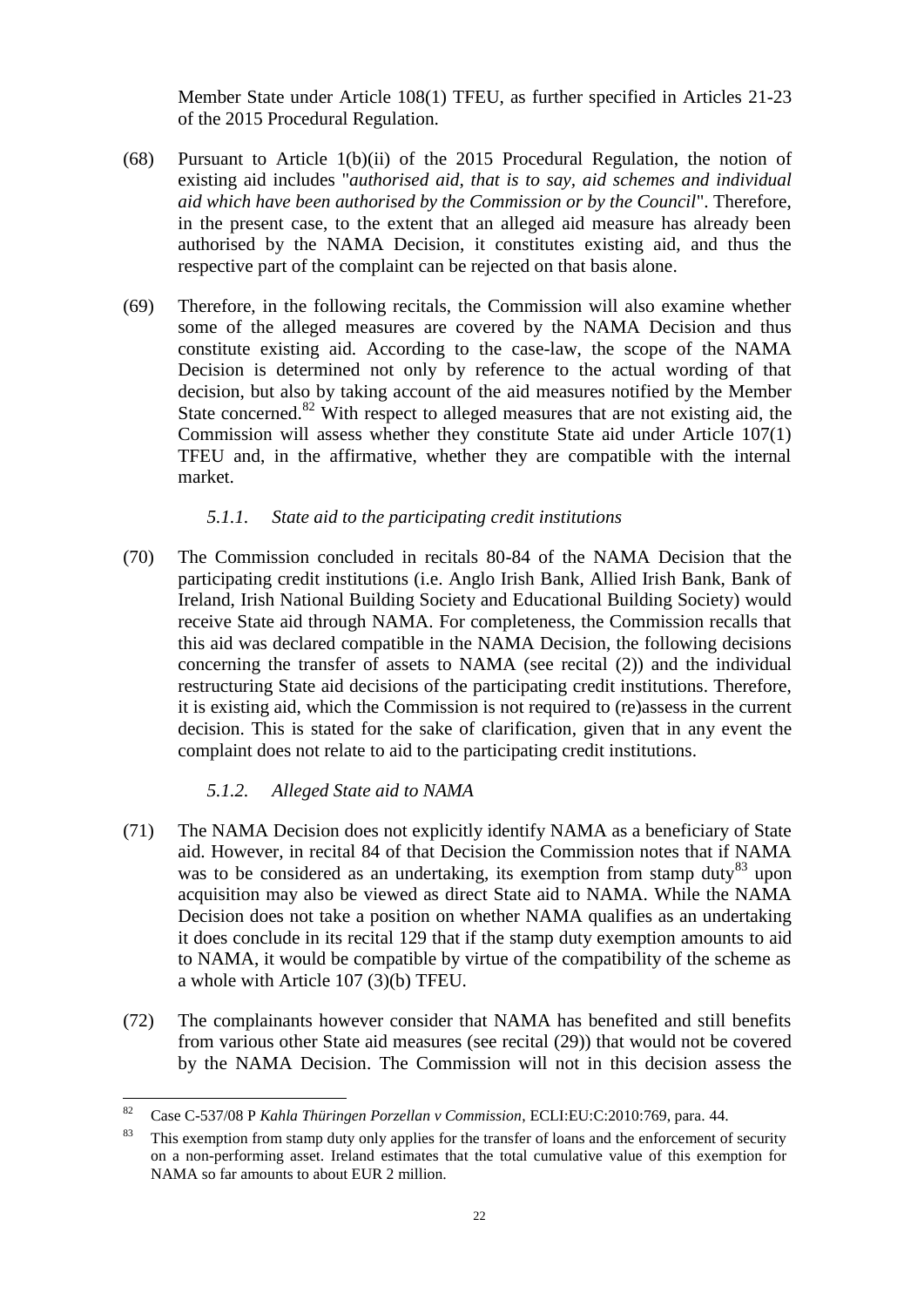complainants' allegations (see recital [\(6\)](#page-1-0) and footnote [33\)](#page-9-0) concerning tax minimisation by NAMA's operating entities on the basis of Section 110 TCA as the complainants have agreed (see recital [\(10\)\)](#page-2-1) to separate this issue from the other allegations in their complaint. The other measures and allegations brought forward by the complainants will be assessed in the remainder of this decision.

- (73) The complainants allege (see recital [\(30\)a\)\)](#page-9-1) that NAMA benefits from confidential information it lawfully obtained from developers after acquiring their loans from the participating institutions. More specifically, NAMA had required the developers to provide their business plans<sup>84</sup> in order to be able to determine the most appropriate debtor strategy (see recital [\(23\)\)](#page-5-0). There are no indications that NAMA has misused this sensitive information to compete with the concerned developers. The Irish authorities strongly deny this allegation and point out that if NAMA would have wanted to use this information, *quod non*, it would in any case have been outdated by the time NAMA set out its residential development funding plan in 2015. The Commission notes that not only is there no proof for this allegation but since it in any event would not concern a foregoing of State resources, it would not fulfil one of the cumulative conditions that need to be met for a measure to constitute State aid within the meaning of Article 107(1) TFEU. This allegation hence concerns a measure that is not State aid and must therefore be rejected.
- (74) In the complaint it is also alleged (see recital [\(30\)b\)\)](#page-9-2) that NAMA benefits from its strong relationships with local authorities and government departments. The Irish authorities replied to this allegation by pointing out that it operates in accordance with the Irish environmental and planning laws and has the same access to the relevant governing bodies as any other market operator. The complainants did not provide specific proof for this claim. In any event, even if the allegation were true, it seems that no State resources would be foregone. Therefore, this allegation concerns a measure that is not State aid and must be rejected.
- (75) With respect to the allegation (see recital [\(30\)c\)\)](#page-9-3) concerning NAMA's exemption from income tax, corporation tax and capital gains tax, the Commission notes that recital 45 of the NAMA Decision mentions that the NAMA Act contains provisions concerning NAMA's specific tax status. Indeed, section 214 of the NAMA Act, which was an integral part of the notification submitted by Ireland for the adoption of the NAMA Decision, clearly lays down NAMA's tax exemptions. Against this background, the Commission notes that only NAMA itself, the 100% public parent entity which holds 49% of NAMA Investment D.A.C. is tax exempt. NAMA's operating entities do not benefit from this exemption and are taxable in Ireland<sup>85</sup>. While only the exemption from stamp duty is discussed in detail (see recital [\(71\)](#page-21-0) above) in the NAMA Decision, NAMA's other tax exemptions were mentioned in the NAMA Decision and included in the notification by Ireland. Therefore, even if they constituted State aid within the meaning of Article 107(1) TFEU, they would in any case be part of the scheme as approved in the NAMA Decision.<sup>86</sup> On this basis, the Commission

<sup>84</sup> NAMA received business plans from 778 debtors and receivers during the years 2010-2012.

<sup>85</sup> The statement in recital 45 of the NAMA Decision that *the tax treatment of NAMA is equivalent to other market operators*, concerns NAMA's operating entities and not the public parent entity.

<sup>&</sup>lt;sup>86</sup> For completeness, the Commission points out that the Irish authorities explained that the tax exempt parent entity NAMA has so far not received any cash flows from its operating entities and hence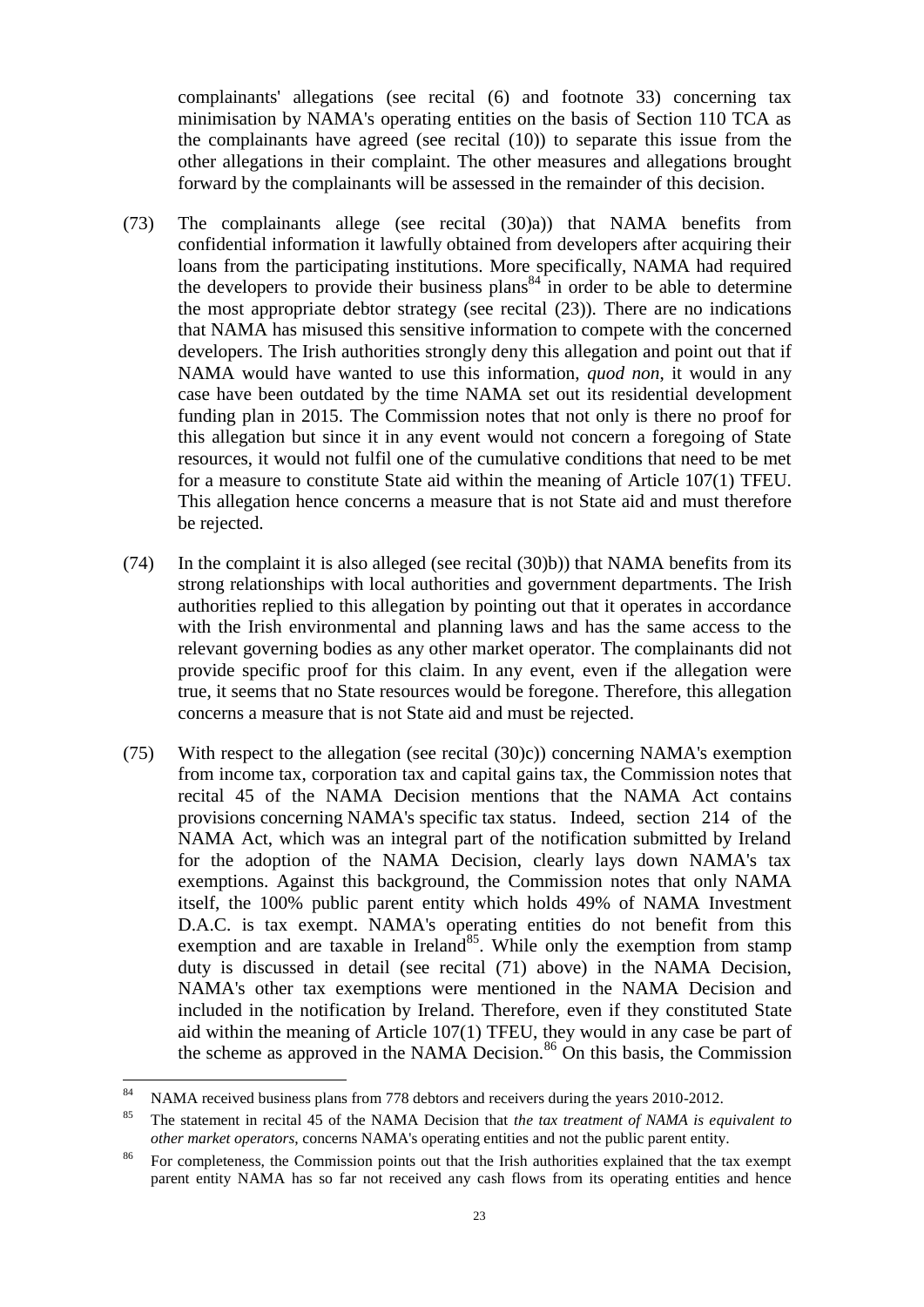considers that NAMA's tax exemptions fall within the scope of the NAMA Decision, and therefore constitute existing aid.

- (76) In the complaint (see recital [\(30\)d\)\)](#page-9-4), reference is made to NAMA having (indirectly) acquired land at steep discounts compared to its current market value. This would allegedly give NAMA an advantage by allowing it to develop land that would not be viable for other developers. In doing so, NAMA would distort competition on the housing market. The Irish authorities have pointed out that NAMA does not directly control land. NAMA's role is that of a secured lender, like any other financial institution or private equity company which holds real estate including development land as security for associated loans. It is the objective of the debtor or insolvency practitioner to maximize the potential of the underlying property assets in order to repay the associated debt. NAMA, like any other market operator in such a situation works with its debtors and insolvency practitioners with the aim of meeting this common objective.
- (77) The Commission notes that NAMA indeed purchased loans rather than land from the participating credit institutions. At that time, the transfer price paid by NAMA was EUR 5.6 billion higher than the market value of the loans. While it is true that the market value of the land that secures the loans acquired by NAMA has since (partially) recovered, this does not change the fact that NAMA paid a price for the loans<sup>87</sup> (and hence indirectly for the land that served as collateral) which exceeded the then prevailing market price. Therefore, it is not the purchaser of the loans (NAMA) that benefitted from any aid though that transaction, but the sellers, i.e. the credit institutions.<sup>88</sup> Above that, as will be explained further in this decision (see recital [\(92\)\)](#page-29-0), NAMA does take into account the current market value of the land when choosing to develop sites and when setting housing prices. The Commission therefore considers that NAMA has not benefited from any advantage by the alleged measure and that no State resources have been foregone in that direction. Since the alleged measure does not fulfil two of the cumulative conditions that need to be met to constitute State aid within the meaning of Article 107(1) TFEU, this allegation is rejected.
- <span id="page-23-0"></span>(78) With respect to the complainants' reference to NAMA's extraordinary powers (see recital [\(30\)e\)\)](#page-9-5), those powers fall within the scope of the NAMA Decision, and thus constitute existing aid. The Commission fully took into account these postacquisition powers in the NAMA Decision $89$  when declaring the NAMA scheme

would in any case not have had to pay taxes until now. NAMA will only receive cash flows at the moment when it is wound down (expected in 2020/2021). At that time, NAMA's surplus will fully accrue to the State in line with section 60(3) of the NAMA Act. The Irish authorities can also fully control any cash flows between entities of the NAMA Group through their direct control over NAMA and NAMA's veto over decisions by the operating entities. Finally, the Commission notes that taxing the parent entity would result in a percentage of the surplus going to the State in the form of taxes and the entire residual surplus in the form of a direct payment to the Ministry of Finance. Without taxation, the State would receive 100% of the surplus in the form of a direct payment. If everything happens at the moment of wind-down as foreseen, there is no effect on the timing of the payments of the State.

 $87$  The Commission validated the method to determine the REV of the loans in the NAMA Decision and the actual transfer prices and real economic values in its three subsequent decisions (see footnote [2\)](#page-0-0).

That aid was declared compatible in the NAMA Decision and the decisions mentioned in footnote [2](#page-0-0) of the present decision.

<sup>89</sup> Recital 43 of the NAMA Decision explains that these specific post-acquisition powers are *"aimed at making NAMA's access to the underlying real estate security (both physically and legally) easier and*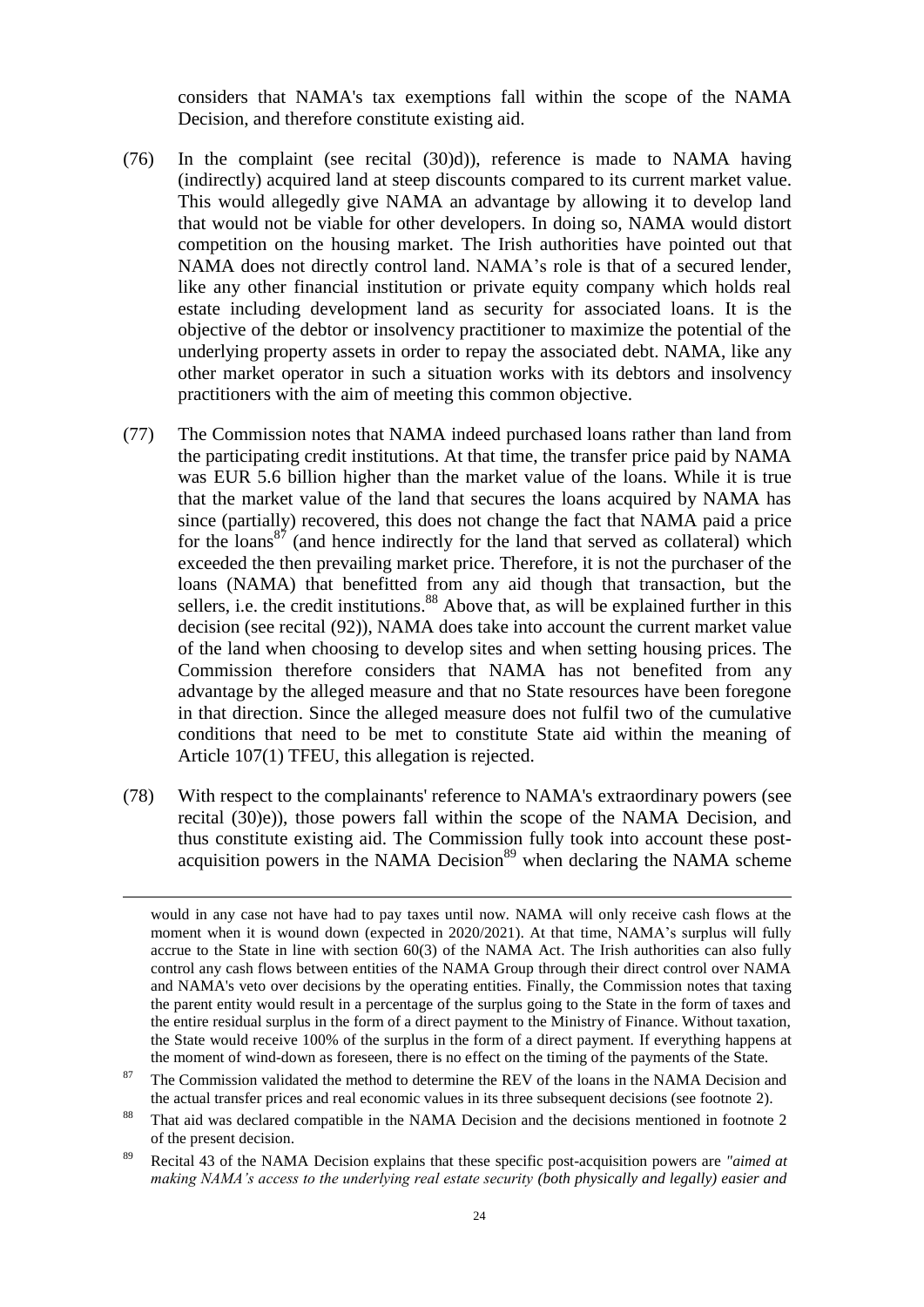compatible with Article 107 (3)(b) TFEU. Those powers were also described in detail in the notification submitted by Ireland for the adoption of the NAMA Decision. Furthermore, the Commission had received commitments<sup>90</sup> from Ireland that the use of these powers would be restricted and would be the subject of a yearly report to the Commission. The most recent report (concerning 2016) noted that "*to date, none of the following powers have been exercised by NAMA: (i) the vesting order power; (ii) the compulsory purchase of land power; (iii) the power to amend contract terms; (iv) the power for the removal of limitations on the right of transfer of assets; (v) the power to request information from the Revenue Commissioners; or (vi) the power to assert section 228(2)* [of the NAMA Act] *as a defence to any claim that might be brought against NAMA*". NAMA has hence fully respected the commitments laid down in the NAMA Decision. Moreover, the national provisions providing for those powers have not been amended since their introduction. This allegation is therefore rejected, since it concerns existing aid.

- (79) Finally, the complainants allege (see recital [\(30\)f\)\)](#page-9-6) that the State guaranteed senior debt is a cheap funding source for NAMA allowing it to fund property developments at terms that no private operator can obtain. Nevertheless, the Commission notes that in the NAMA Decision the Commission approved the granting of the State guarantee as part of the overall NAMA scheme. That guarantee was an integral part of the relief measure approved in the NAMA Decision and as such necessary and appropriate for that measure to fulfil its objectives. In that Decision, NAMA was primarily considered as a vehicle to pass on all of the aid to the participating credit institutions. Indeed, as indicated above (see recital [\(78\)\)](#page-23-0) the latter were the direct beneficiaries as they received the Stateguaranteed bonds in exchange for their risky assets. In addition, the value of these bonds exceeded the market value of these assets by EUR 5.6 billion or 21% higher than the then prevailing market value. However, the State guarantee still forms part of the overall scheme aimed at restoring the stability of the Irish financial system and was already approved by the NAMA Decision, which explicitly refers to it as part of the approved scheme.<sup>91</sup> Moreover, the State guarantee was included in the notification submitted by Ireland for the adoption of the NAMA Decision. For these reasons, even if the State guarantee constituted State aid to NAMA within the meaning of Article 107(1) TFEU, this State guarantee is covered by the authorisation of the NAMA Decision, and thus constitutes existing aid.
- (80) The complainants claim that the NAMA scheme as currently operated is substantially different from the scheme that was approved in the NAMA Decision. The complainants consider in particular that in that Decision the Commission did not approve or envisage that NAMA would engage in property development or finance such activities.

*at allowing it to have close control over the process of realisation of such security in order to maximise recovery value"*. These powers are described in greater detail in recitals 43 and 44 of the NAMA Decision.

<sup>90</sup> See recitals 74 and 127-128 of the NAMA Decision.

<sup>&</sup>lt;sup>91</sup> See for example recitals 9, 29, 34, 36, 38, 40, 74 and 81 of the NAMA Decision.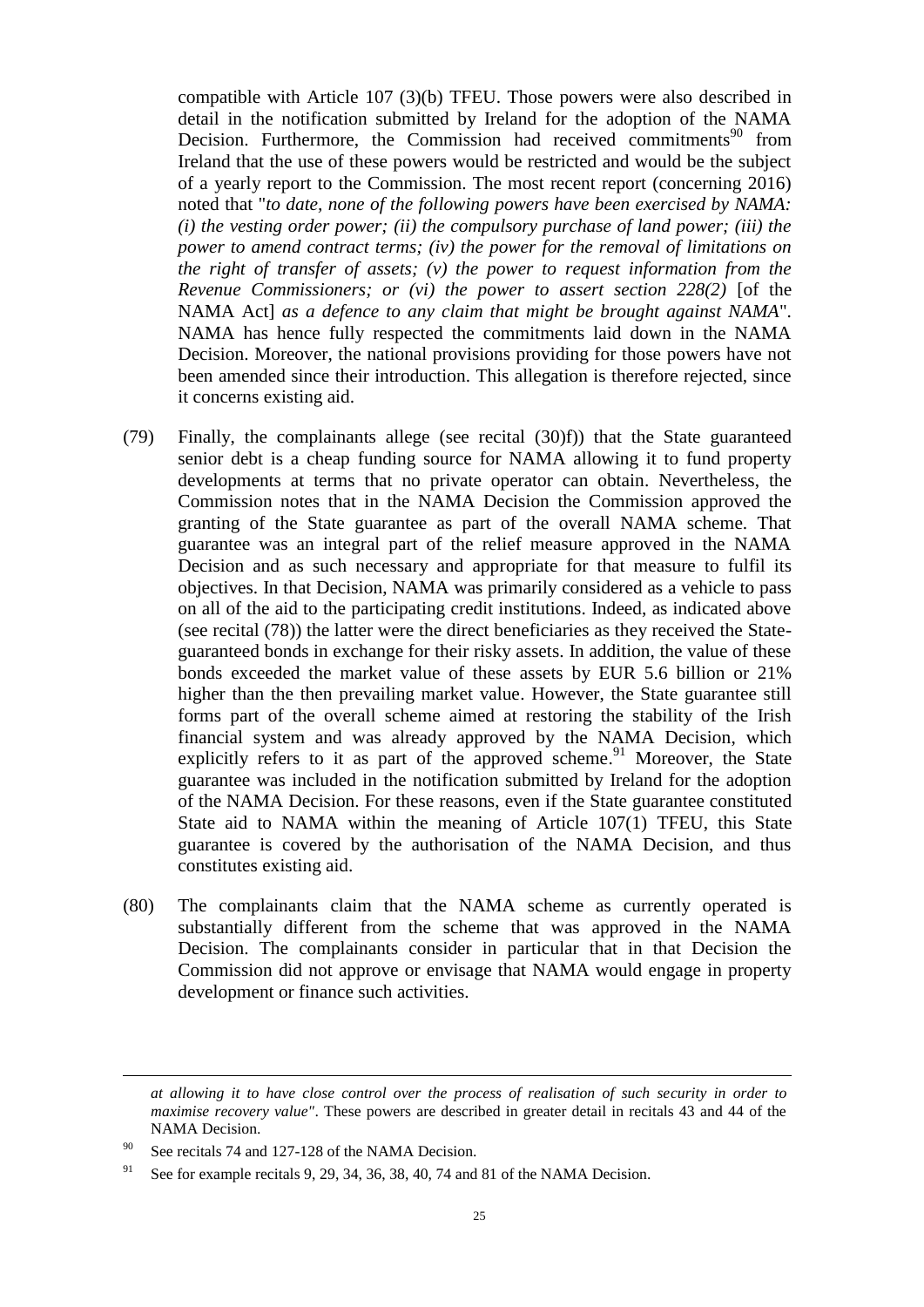- (81) The Commission points out that contrary to the complainants' allegation, by financing certain development projects NAMA does not go beyond its original mandate. Indeed, by choosing to extend additional financing to certain of its debtors or receivers to allow them to develop projects that have passed a viability test, NAMA maximises the repayment by its debtors. In doing so, NAMA acts fully in line with the objectives laid down in section 10 of the NAMA Act, i.e. *enhancing the value of those assets in the interests of the State* and *obtain the best achievable financial return for the State* without however prolonging NAMA's lifespan and hence also without breaching the requirement to deal *expeditiously with the assets*.
- (82) Furthermore, the Commission notes that the NAMA Decision in its recital 40 also explicitly allowed NAMA to borrow (with or without a State guarantee) an additional sum of up to EUR 5 billion. Footnote 16 of that Decision mentions that such additional funds can for example be used in order to *complete unfinished developments if deemed profitable*. It is therefore clear that the Commission had envisaged that NAMA could fund developments of its debtors under certain conditions. Contrary to what the complainants seem to believe, NAMA has in practice however not borrowed any additional funds. The Commission considers that NAMA's strategy of funding developments that have passed a viability test and that maximize the repayment by its debtors, without additional borrowing by NAMA, are therefore consistent with what was foreseen in the NAMA Decision. Most importantly, the State guarantee has not been modified since it was awarded and NAMA's objectives as laid down in the NAMA Act are also still the same.
- (83) In sum, the Commission considers that NAMA operates entirely along the lines of what was foreseen in the NAMA Act and the NAMA Decision. NAMA is winding down a portfolio of impaired legacy assets in a way that maximises the result for the State. This is a direct consequence of the measures as approved by the Commission in the NAMA Decision. The measures have also not been modified in a way that would make them new aid. Therefore, the Commission concludes that, even if the State guarantee constituted State aid to NAMA, it qualifies as existing aid within the meaning of Article  $1(b)(ii)$  of the 2015 Procedural Regulation. Likewise, the Commission concludes that NAMA's tax exemptions and special powers also qualify as existing aid within the meaning of Article 1(b)(ii) of the 2015 Procedural Regulation.
- (84) The complainants also allege that in light of the improving macroeconomic situation in Ireland the State guarantee to NAMA cannot be declared compatible on the basis of Article 107(3)(b) TFEU. They also argue that no other basis for compatibility could be invoked as the alleged aid to NAMA would not be appropriate, proportionate, and transparent, and would also significantly distort competition. However, since the alleged aid measures constitute existing aid, the Commission does not need to assess the compatibility of those measures in order to reject the complaint. Therefore, those arguments by the complainant are inoperative.
- (85) For the sake of completeness and in an entirely incidental manner, the Commission notes that the restructuring of loans and the granting of additional funding to existing debtors and receivers to maximize repayment, as approved in the NAMA Decision, is consistent with the Commission's case practice and guidance. The Commission has on several occasions allowed banks in wind-down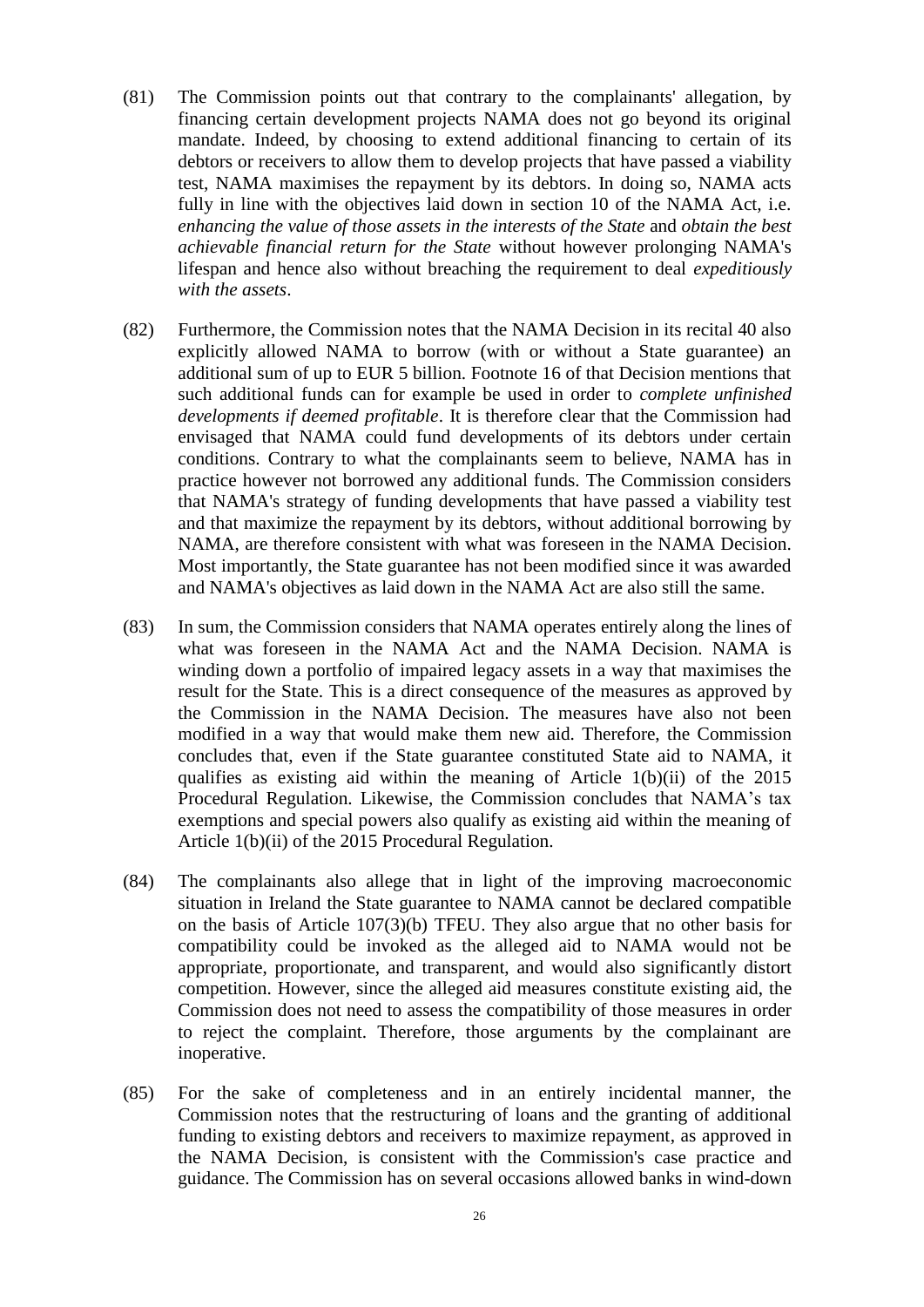to engage in some new business, subject to conditions, to protect value. For instance Dexia Crédit Local (DCL) was allowed to generate EUR 600 million of new business to existing customers over a period of just a few months<sup>92</sup>. Furthermore, in other cases<sup>93</sup> the Commission has established the practice that further advances on existing loans and/or restructuring such loans are allowed for banks benefitting from liquidation aid in so far as it is necessary to preserve the value of loans to allow for minimisation of State resources needed for the winding-down. In that same vein, point 74 of the 2013 Banking Communication<sup>94</sup> in principle prohibits new activity for banks in wind-down but allows it when it is limited to existing customers and on the condition that it enhances the value for the bank (e.g. through restructuring of loans). Similarly, asset management companies such as NAMA that deal with banks' impaired assets are also allowed to engage in new business with existing customers if that improves their return. Indeed, whether impaired assets are dealt with internally by a bank or through an external vehicle to which these assets are transferred, should not result in a different assessment from a State aid perspective. Contrary to other types of loans, real estate financing is especially suitable for such value-maximizing strategies, since it is possible to reliably estimate the cash flows and expected returns from such projects and hence to make an informed decision about whether to extend additional financing or not.

(86) To sum up, the Commission considers that all the measures referred to by the complainants and assessed in this decision either do not amount to State aid or constitute existing aid.

### *5.1.3. Alleged State aid to real estate developers through NAMA*

(87) The Irish authorities consider that the cumulative conditions for the existence of State aid to the NAMA-supported developers are not fulfilled. In particular, they argue that in its transaction with the NAMA-supported developers, NAMA has acted like any market economy operator would do. Therefore, the NAMAsupported developers would not have received a selective advantage from NAMA.

<sup>92</sup> See recitals 106-108 of Commission Decision of 28 December 2012 on State aid SA.33760 (12/N-2, 11/C, 11/N); SA.33763 (12/N-2, 11/C, 11/N); SA.33764 (12/N-2, 11/C, 11/N); SA.30521 (MC 2/10); SA.26653 (C9/09); SA.34925 (12/N-2, 12/C, 12/N); SA.34927 (12/N-2, 12/C, 12/N); SA.34928 (12/N-2, 12/C, 12/N) implemented by the Kingdom of Belgium, the French Republic and the Grand Duchy of Luxembourg in favour of Dexia, DBB/Belfius and DMA, OJ L 110, 12.04.2014, p. 1.

<sup>&</sup>lt;sup>93</sup> See, for example, Commission decisions of 23 April 2010 in case N 194/2009 Liquidation aid to Bradford & Bingley, OJ C 143, 02.06.2010 p. 22; of 15 September 2010 in case C 26/2009 Restructuring of AS Parex Banka, OJ L 163, 23.06.2011; of 25 October 2010 in case N 560/2009 Aid for the liquidation of Fionia Bank, OJ C 76 of 10.03.2011; of 6 June 2011 in case SA.31945 Aid for the liquidation of Eik Banki P/F and Eik Bank Denmark A/S, OJ C 274, 17.09.2011, p. 3; of 29 June 2011 in cases SA.32504 and C 11/2010 Anglo Irish Bank and Irish Nationwide Building Society, OJ L 139 of 26.05.2012, p.18; and of 18 July 2011 in case C 15/2009 Hypo Real Estate, OJ L 60 of 01.03.2012, p.1.

<sup>94</sup> This recital reads as follows: *As long as the beneficiary credit institution continues to operate, it must not actively compete on the market or pursue any new activities. Its operations must in principle be limited to continuing and completing activities pending for existing customers. Any new activity with existing customers must be limited to changing the terms of existing contracts and restructuring existing loans, provided that such changes improve the respective asset's net present value.* Point 47 of the 2008 Banking Communication was not so specific but already indicated that an aided company in liquidation should not pursue any new activities, but merely continue the ongoing ones.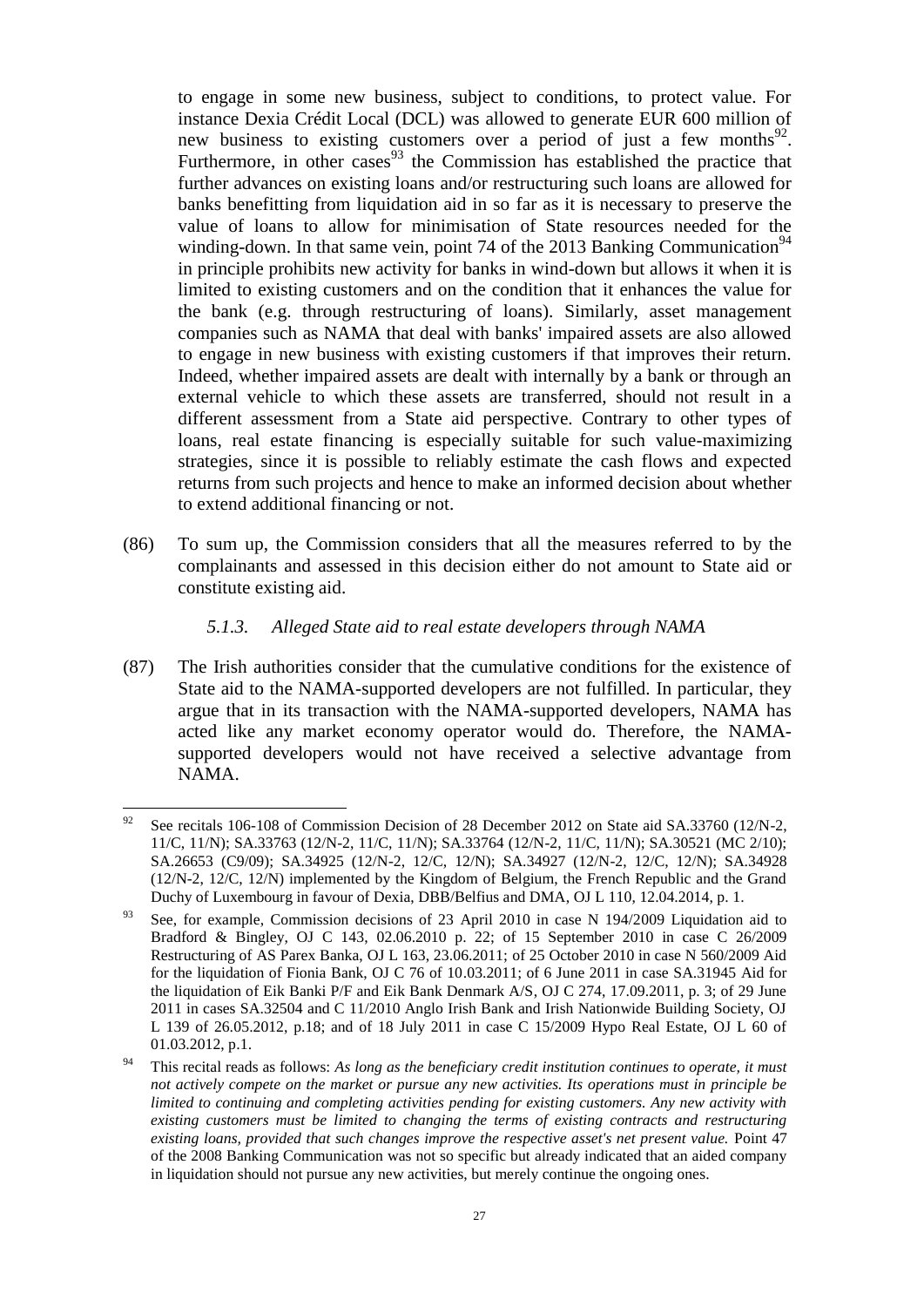- (88) A selective advantage granted by NAMA to the NAMA-supported developers can indeed be ruled out if NAMA has treated the NAMA-supported developers as any market economy operator would do under similar circumstances. The Commission will therefore assess whether NAMA in its (i) pricing of new loans to NAMA-supported developers, (ii) restructuring of existing loans to NAMAsupported developers, and (iii) viability assessments of projects proposed by NAMA-supported developers, has acted in line with this principle. Finally, while not being subject of the complaint, the Commission will for completeness also examine whether the NAMA-supported developers received an advantage through the receipt of management fees for their work in development projects for NAMA.
- <span id="page-27-1"></span>(89) For the application of the market economy operator principle, it is important to keep in mind that NAMA should be compared with comparable operators, such as for instance banks or private equity funds that hold or have acquired portfolios of impaired loans. The complainants seem to consider that the relevant benchmark consists of private property developers operating on the Irish market. However, NAMA's objective is to wind down a legacy portfolio of impaired loans and NAMA only funds developments to the extent that this maximises the debt repayment. NAMA is not a property developer itself and contrary to the latter only has a short-term horizon (i.e. until it is wound down). As Ireland points out (see recital [\(55\)\)](#page-17-0) NAMA's activities are akin to those of for instance the large private equity purchasers of distressed loan portfolios in Ireland. NAMA's actions should therefore not be compared to those of traditional property developers.
- (90) Concerning the pricing of new loans to the NAMA-supported developers, the Commission takes note of the [professional services firm's] report submitted by the Irish authorities which confirms that NAMA charges market-conform interest rates to these developers. Yet, according to another expert report submitted by the complainants the interest rates charged by NAMA would be significantly below the market rate (see in this context the complainants' allegations in recital [\(31\)a\)\)](#page-10-0). The Commission considers that given the circumstances in which the new loans are awarded to the NAMA-supported developers the level of the interest rate is not decisive. Indeed, NAMA's return mainly depends on the proceeds from selling the completed development and the new loans are awarded to enable these developments. In that sense, it can thus be argued that a market economy operator would consider its total return (i.e. interest from the loans plus profits from sale) rather than focus on whether the interest rate is market-conform on a standalone basis, as the complainants also acknowledge in their submission of 27 January 2017<sup>95</sup>. Indeed, NAMA tries to maximize the return of impaired loans and only extends new financing to achieve that purpose. It is therefore appropriate to not

<span id="page-27-0"></span><sup>95</sup> <sup>95</sup> In that submission, the complainants explicitly acknowledged this fact. In particular, they note: "*It should be borne in mind that, to a certain extent, the rate of interest which is applied by NAMA in*  respect of finance which it provides to NAMA-Supported developers in the context of a Work-out *Scenario is notional. This is because ultimately it is NAMA that will recover the profit on any sale of property by a NAMA-Supported Developer by way of repayment on the developer's Long Term Debt. Were NAMA to increase the interest rate which it applies, this will simply reduce the level of profit generated by the development and consequently reduce the developer's repayment of its Long Term Debt. However, it will increase the revenue generated by NAMA in interest*." and "*The net result for NAMA is likely to be the same regardless of the rate of interest which it applies i.e. the money which it would have received by way of repayment of the developer's Long Term Debt will now be received by way of interest payment on the finance provided in respect of the development*".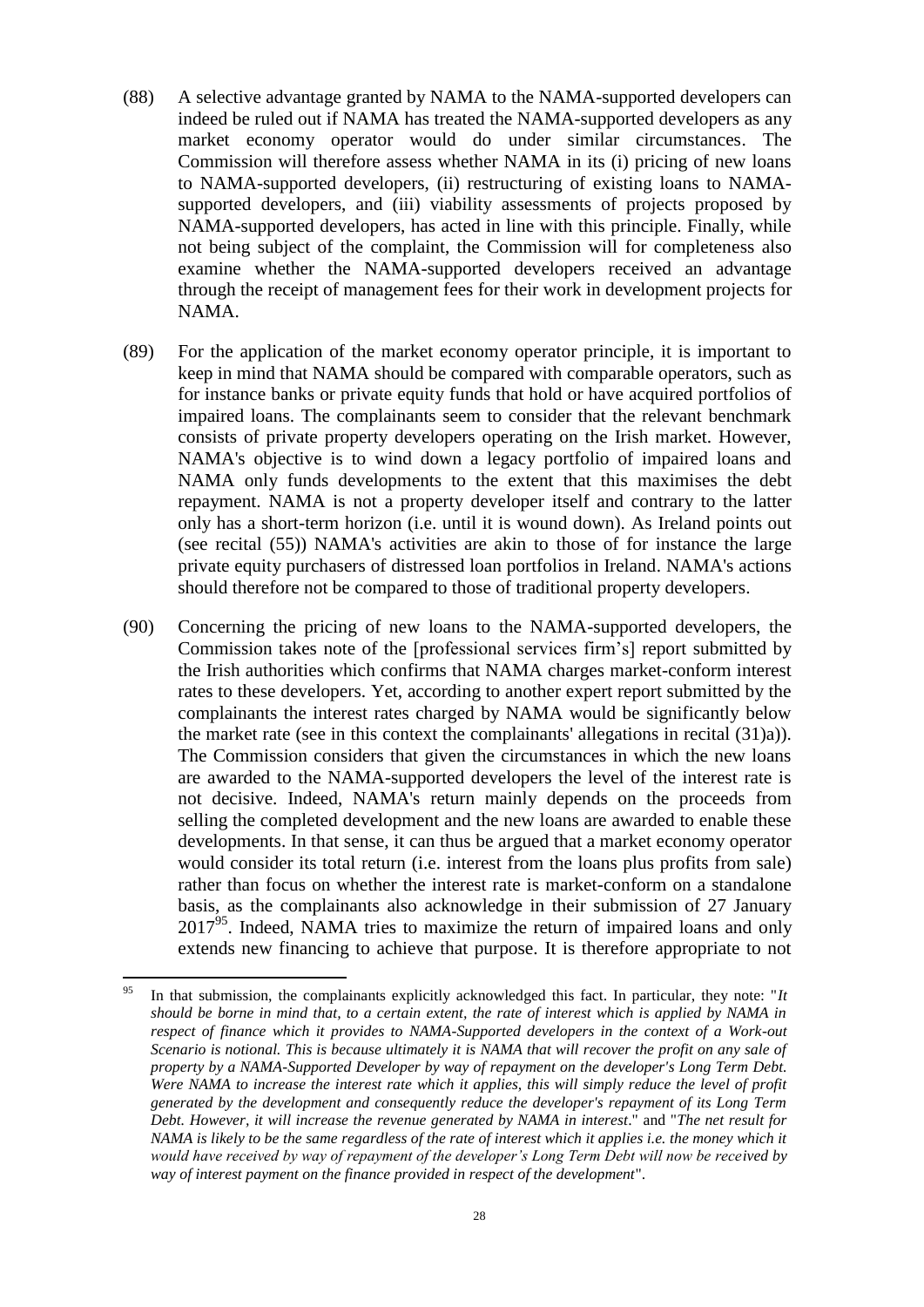consider the interest rate of the new loan by itself but to focus on the return of the transaction as a whole (i.e. repayment and interest of old and new loans of that debtor). For this reason, the Commission will assess below (see recital [\(92\)\)](#page-29-0) whether NAMA's procedures to assess the viability of development projects and NAMA's criteria to restructure existing loans, on which basis it decides to grant new loans, is in line with what market economy operators would apply to make such decisions. The Commission will hence not assess the market-conformity of the interest rates of the loans on a standalone basis.

(91) Regarding the restructuring of loans and incentive schemes for debtors, it should first be noted that this has only been used in relatively few cases. In particular, NAMA has applied this for [less than 20] of its 800 debtors (representing a carrying value of [less than EUR 5] billion<sup>96</sup>). NAMA has only taken these steps for cooperating debtors with a good potential for generating an excess return for NAMA (e.g. through development projects). In 2010 and 2011 all debtors were given the opportunity to propose restructures which NAMA then reviewed. As a result of the review process<sup>97</sup>, some restructures were executed with a view to preserving and enhancing asset values, thereby maximising financial return for the State as required by section 10 of the NAMA Act. Further, by concluding a restructuring agreement with selected debtors, NAMA generally acquired additional loan security over a debtor's unencumbered assets, which was not in place when NAMA acquired the loan from the credit institutions. NAMA has followed a rigorous approach, laid down in its "Debtor Arrangements Policy" which ensures that loan restructuring and incentives<sup>98</sup> were only offered if this resulted in a better return for NAMA. It is important to note that debtors availing of restructures would not have been able to pay more through any other arrangement, such as enforcement. Furthermore, the loan restructures did not entail any par debt forgiveness. In other words, the debtors continued to be fully liable for their par debt.<sup>99</sup> Finally, it has to be noted that NAMA has enforced about 23% of the original par debt it acquired from the participating credit institutions (see recital [\(24\)b\)\)](#page-5-1). Hence, restructures were not liberally offered but instead only where NAMA's potential return is enhanced in line with its objective to maximize the return for the State. The complainants' arguments which allege that NAMA does not act as a market economy operator (see recital [\(31\)c\)\)](#page-10-1) hence seem to be based on incorrect and incomplete information and must therefore be rejected. On this basis, the Commission concludes that NAMA operates like any market economy operator holding impaired loans as such operators would also

<span id="page-28-0"></span><sup>96</sup> This represents [less than 15%] of NAMA's EUR 31.8 billion acquisition value for all loans acquired and [less than 7%] of the total EUR 74.1 billion of par debt.

The review process by NAMA showed that the debtors most eligible for restructuring tended to have a better asset base and value-add potential, in addition to a willingness to cooperate.

The purpose of incentive mechanisms is to align the commercial interests of the debtor with those of NAMA (i.e. maximize repayment of the debt). Such a mechanism can for instance entail that profit above a target repayment level could be shared 90% to NAMA and 10% to the debtor. The target repayment level was however typically set at a level that is difficult to achieve.

Since 2010, NAMA has written off approximately EUR 3.2 billion of par debt (less than 4.5% of the total EUR 74.1 billion of par debt) and just EUR 0.2 billion of debt or less than 1% when compared to the acquisition value of EUR 31.8 billion. Such write-offs were limited to situations where there was no further return realistically recoverable, nor additional collateral available to repay the debt. Writeoffs cannot be considered as debt forgiveness as the former only occurs when no recovery is possible.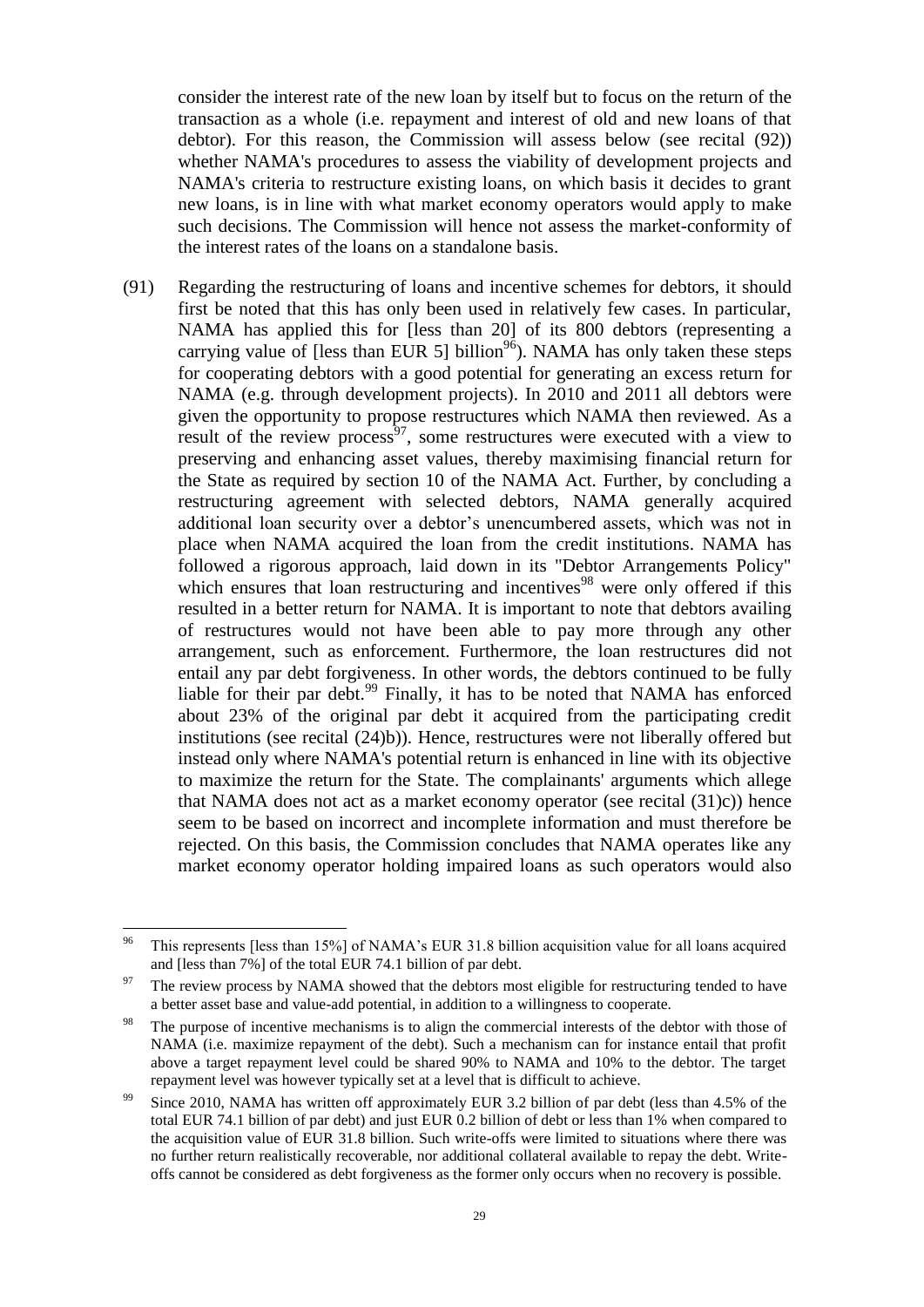choose to restructure a loan if this maximizes their return from these loans and no better alternative approaches are available.

- <span id="page-29-0"></span>(92) When deciding whether or not to extend additional loans to NAMA-supported developers, NAMA performs a viability assessment (see also recital [\(52\)\)](#page-15-0). More specifically, NAMA assesses whether directly selling the land (which served as collateral for a loan) is financially more attractive than extending additional credit to the borrower to develop that land and reap the benefit when selling the developed properties. The overarching principle of this test is that no development project will be financed by NAMA that would not be considered as commercially viable in the open market. The complainants however allege (see recital  $(31)f$ ) that neither the current market value of the land<sup>100</sup> nor the market funding costs are taken into account when making this assessment. In this way, NAMA would allow the development of land in situations where other market operators would not do so. However, as the Irish authorities have confirmed, the calculations take into account the current market value of the land<sup>101</sup> and an appropriate cost of capital for NAMA. In addition, the [professional services firm's] report which Ireland submitted confirms that NAMA's methodology to assess which projects are commercially viable is sound and based on reasonable assumptions. The Commission has also received examples of projects that were considered viable / not viable on the basis of NAMA's methodology. The Commission considers that the fact that NAMA makes a case by case assessment in order to decide whether to have the land sold or to fund its development is fully in line with what a market economy operator would do in such a situation. As a result of this viability assessment, NAMA has until now decided to sell sites with the capacity to build 50 500 residential units while it intends to only finance the development for less than half of that number of residential units.
- (93) For projects underway during 2017, NAMA projects a total projected cash return of EUR 385 million which is [well in excess of] the independently assessed land value of [between EUR 200 and EUR 240 million]. Overall, the portfolio IRR of NAMA's residential funding programme is currently projected to amount to [more than 20%] which compares favourably to operators who follow a similar strategy as NAMA. As a result, the financing of commercially viable development projects will contribute significantly to NAMA's surplus. On the basis of the above elements, the Commission considers that the methodology underlying NAMA's viability assessment for development projects proposed by its debtors is sound and in line with what a market economy operator would apply. The Commission hence concludes that the complainants' claims concerning alleged deficiencies in this viability assessment methodology are unfounded.
- (94) In addition, the price for the developed houses or apartments is also set in line with normal market practice. For each project, an independent sales agent is appointed who advises a price in line with market comparables. This provides

<sup>100</sup> In this context, it is worth recalling that the complainants consider that for the market economy operator (MEO) test, NAMA should be compared to other property developers. However, as explained in recital [\(89\),](#page-27-1) the relevant benchmark group are operators that hold or have acquired portfolios of impaired loans.

<sup>&</sup>lt;sup>101</sup> NAMA has contracted a leading Irish independent property advisory firm in order to update these valuations every six months. By constantly updating land values in a rising market NAMA ensures that projects will not be funded where a direct sale of the land would be more optimal.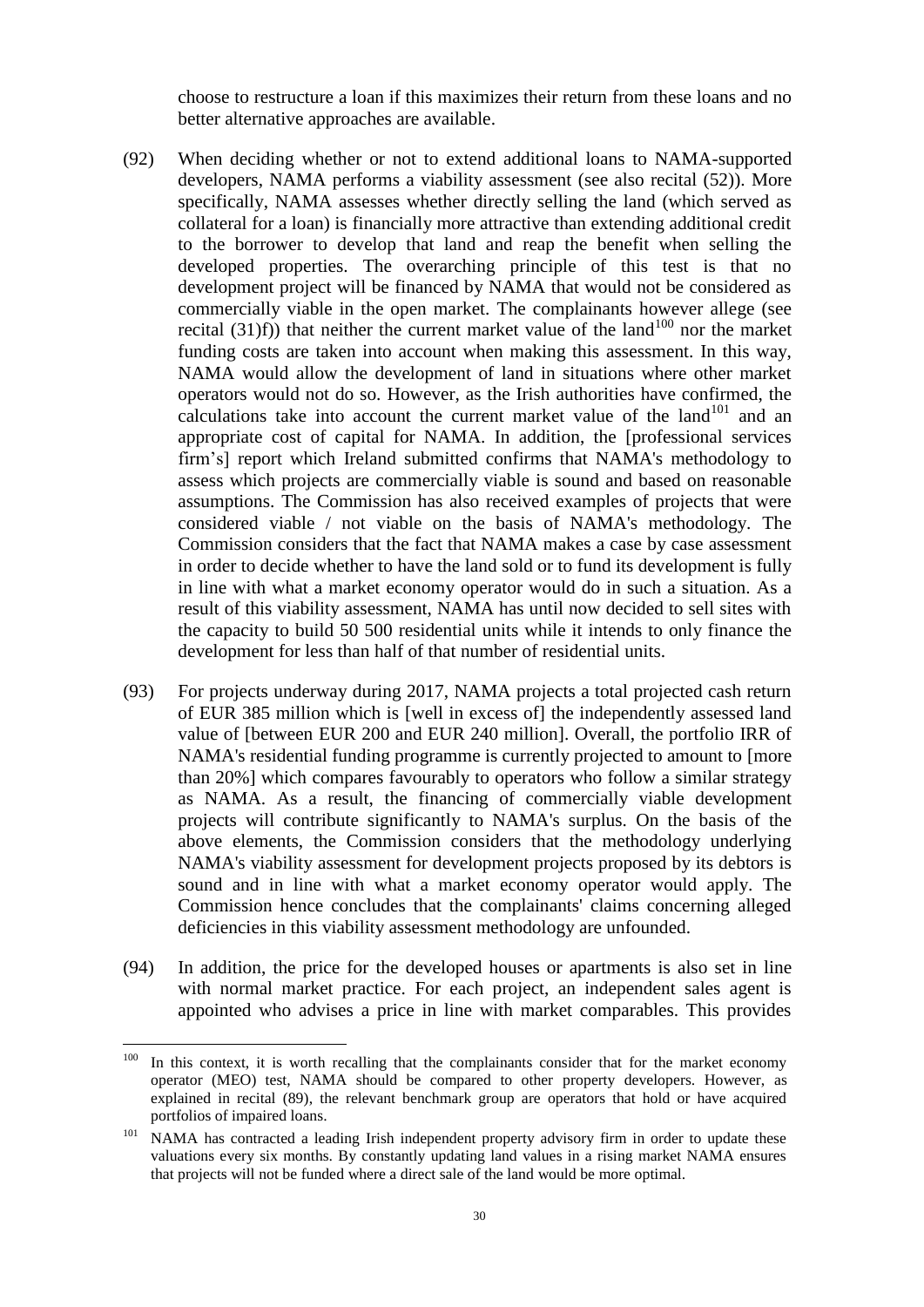assurance that the prices are set in line with or higher than the market. The houses are then openly marketed and advertised on property websites and other media. If the sales flow velocity is stronger than expected the independent sales agent will recommend price increases. In this context, it is also worth recalling that all parties involved (NAMA, the NAMA-supported developers, and independent sales agents) have an incentive to maximize the sales price (i.e. to reduce the outstanding debt respectively to maximize their sales commission). Therefore, the Commission concludes that also with respect to the price-setting for completed houses NAMA acts as a market economy operator would do.

- (95) Finally, for completeness the Commission notes that the NAMA-supported developers receive management fees<sup>102</sup> for the work they perform in developing projects for NAMA with the objective of maximizing debt repayment to NAMA. In particular, the developers are allowed to deduct pre-agreed reasonable asset management fees from the proceeds of house sales. On average, these fees amount to 5% of construction costs and in no case do they exceed 7.5% of these costs. These fees are payment for the fact that the developer manages the construction works from start to finish. It is therefore normal market practice to pay developers such a management fee. Ireland also provided evidence that these fees are less generous than those paid by a private operator in the Irish market. On this basis, the Commission concludes that the NAMA-supported developers do not receive an advantage through the receipt of management fees from development work carried out for NAMA.
- <span id="page-30-0"></span>(96) With respect to NAMA's activity in the Dublin Docklands, the Commission notes the following. NAMA initially had interests in  $15 \text{ sites}^{103}$  in the Docklands. However, NAMA's strategy in this respect has generally been to divest of majority positions $104$  in these schemes to third parties on the open market once optimal planning has been achieved with the objective of maximising NAMA's commercial return. NAMA mainly facilitates delivery of development (e.g. by funding the planning) but does not directly undertake development works. Of the EUR 1.9 billion necessary to develop the Docklands blocks in which NAMA originally had an interest, [less than EUR 300] million will be financed by NAMA. In other words, over 85% of the development costs will be funded by third parties. In all but one of the blocks where NAMA contributes to the funding, NAMA only finances the planning costs<sup>105</sup>. In one case, NAMA chose to also

<sup>102</sup> In return for these fees, the developers actively manage development projects from inception (preplanning) to completion (sale of completed residential units). The fee typically reflects a wide variety of factors such as the complexity of the project, the reputation or technical capability and experience of the debtor and their asset management platform, particularly with regard to their ability to deliver projects on time and achieve construction cost savings.

<sup>&</sup>lt;sup>103</sup> These sites can deliver about 3 million square feet of office space out of a total of 3.5 million square feet planned in the Docklands. However, this accounts for only about 8% of Dublin's overall office stock, which stands at about 40 million square feet. Furthermore, it is expected that by 2020 about 12.5 million square feet of additional office space will be constructed in Central Dublin.

 $104$  Only two of the fifteen sites initially held by NAMA are still in the planning stage. NAMA has already sold its interest in the thirteen remaining sites (with in some cases NAMA retaining minority interest to maximize its return). NAMA's residual interests in the Docklands will be sold at a point in time which maximises NAMA's return, for example when a project has secured a tenant. It is currently expected that NAMA will have exited its residual interests in the Docklands by end 2020.

 $105$  Once all planning permissions have been obtained, the value of a site goes up since development can then start. By financing this process, NAMA enhances the site value and hence increases its profit.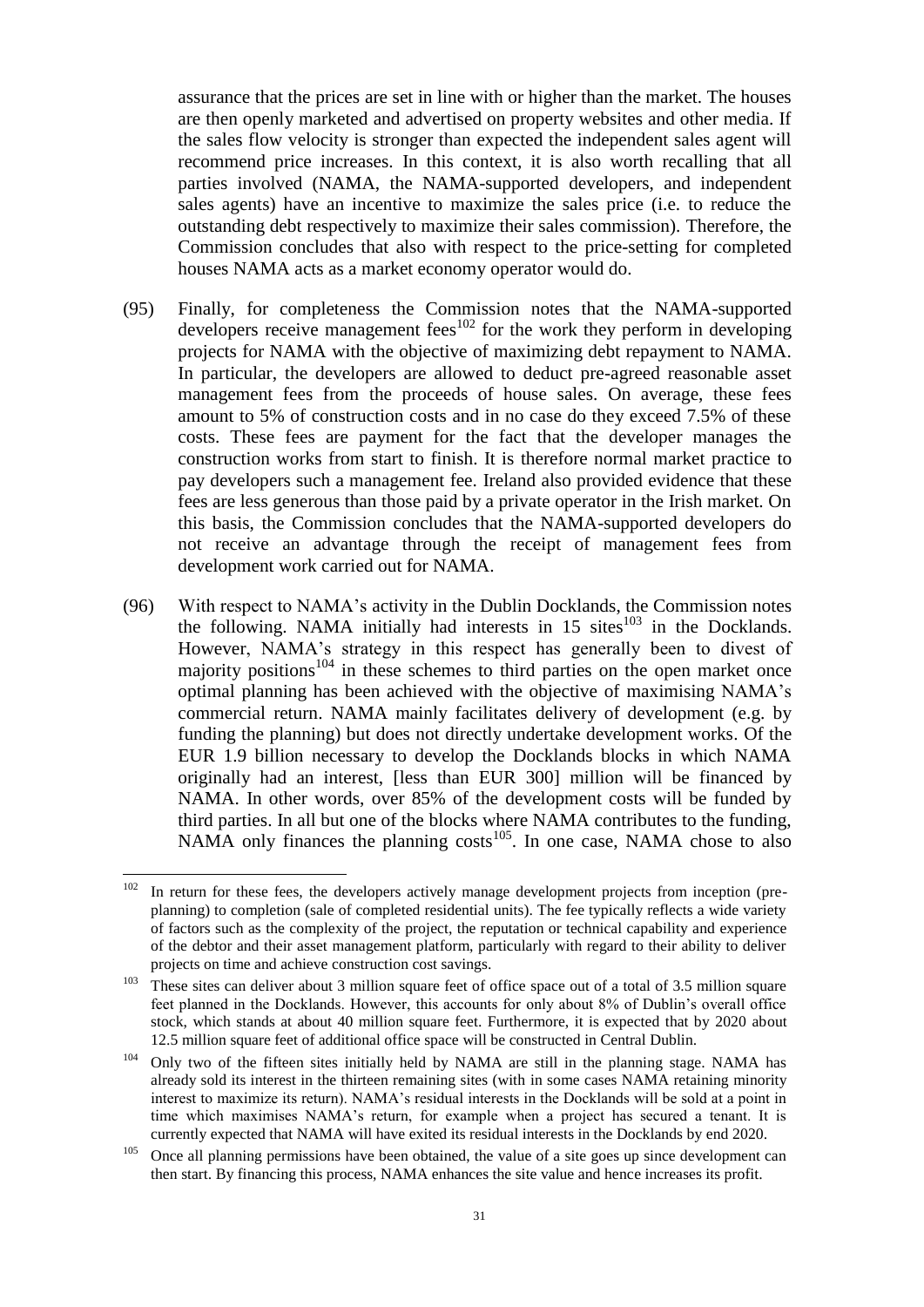finance the construction costs at market terms as this leads to an enhanced return for NAMA (i.e. an additional surplus of [between EUR 30 and EUR 50 million] or an IRR of [more than 15%]).

- <span id="page-31-0"></span>(97) With respect to the acquisition of the Hales Freight site<sup>106</sup> (see also footnote [43\)](#page-11-1), the Commission takes note of the fact that NAMA had commissioned an expert report<sup> $107$ </sup> before its final decision to acquire that site. That expert report compares the value of NAMA's interest in the relevant block with and without the Hales Freight site. The analysis suggests that a price of [less than EUR 24] million represents fair value<sup>108</sup> for that site. On that basis NAMA decided to proceed with the acquisition of the site for that price. Combining the Hales Freight site with its existing interests in that block allowed NAMA to maximize its profits<sup>109</sup> in line with its objective. The Commission observes that NAMA made no further acquisitions in the Docklands. Finally, the Commission takes note of the complainants' argument<sup>110</sup> that NAMA could also have developed its interests without the Hales Freight site. While this may be true, it does not show that a development without the acquisition of that site would have resulted in a higher profit for NAMA, neither that the acquisition of the Hales Freight site would be a transaction implausible for a market economy operator found in the circumstances of NAMA. Therefore, the Commission concludes that NAMA acted like a market economy operator when acquiring the Hales Freight site.
- (98) On the basis of the reasons described above (see recitals [\(96\)](#page-30-0) and [\(97\)\)](#page-31-0), the Commission concludes that NAMA's activity in the Dublin Docklands, including its acquisition of the Hales Freight site, is fully in line with the market economy operator principle.
- (99) NAMA set up a deferred payment initiative in 2012, which offered home-buyers 20% protection from the risk of falls in house prices for a five-year period (see recital [\(31\)e\)\)](#page-10-3). According to Ireland, this initiative which ran for two years was set up to encourage sales at a moment when housing prices were still falling. In order to generate cash flows from disposal of unsold residential assets, and in line with its objective to maximize value for the State, NAMA devised this scheme in conjunction with three banks (see also recital [\(60\)\)](#page-18-0). The Commission notes that housing prices in Ireland continued to decline until the first quarter of 2013 while the deferred payments initiative was announced on 8 May 2012. Against this background, the Commission considers that a market economy operator could have launched similar initiatives in order to stimulate demand for properties it intended to sell. Therefore, NAMA's course of action was a plausible action for a

<sup>106</sup> This site occupies about 60% of the valuable river frontage of a much larger block in which the NAMA appointed receiver has secured interests on three sides of this site.

 $107$  This expert report is dated 22 March 2016 and hence also predates the complainants' first mention of this acquisition in their letter of 14 December 2016.

 $108$  Unlike market value, fair value is the appropriate benchmark for the valuation of property where an element of marriage value or synergistic value may arise through the combination of specific interests. This concept is defined in the International Valuation Standards Framework.

<sup>&</sup>lt;sup>109</sup> See footnote [70](#page-18-1) for details on the advantage of combining the sites.

 $110$  The complainants submitted an expert report which argues that the Hales Freight site does not form an obstacle for the development of the remainder of the block in which NAMA holds interests. In fact, the expert argues that the Hales Freight site is likely to be dependent on NAMA's interests for a number of practical considerations related to parking access or services provision.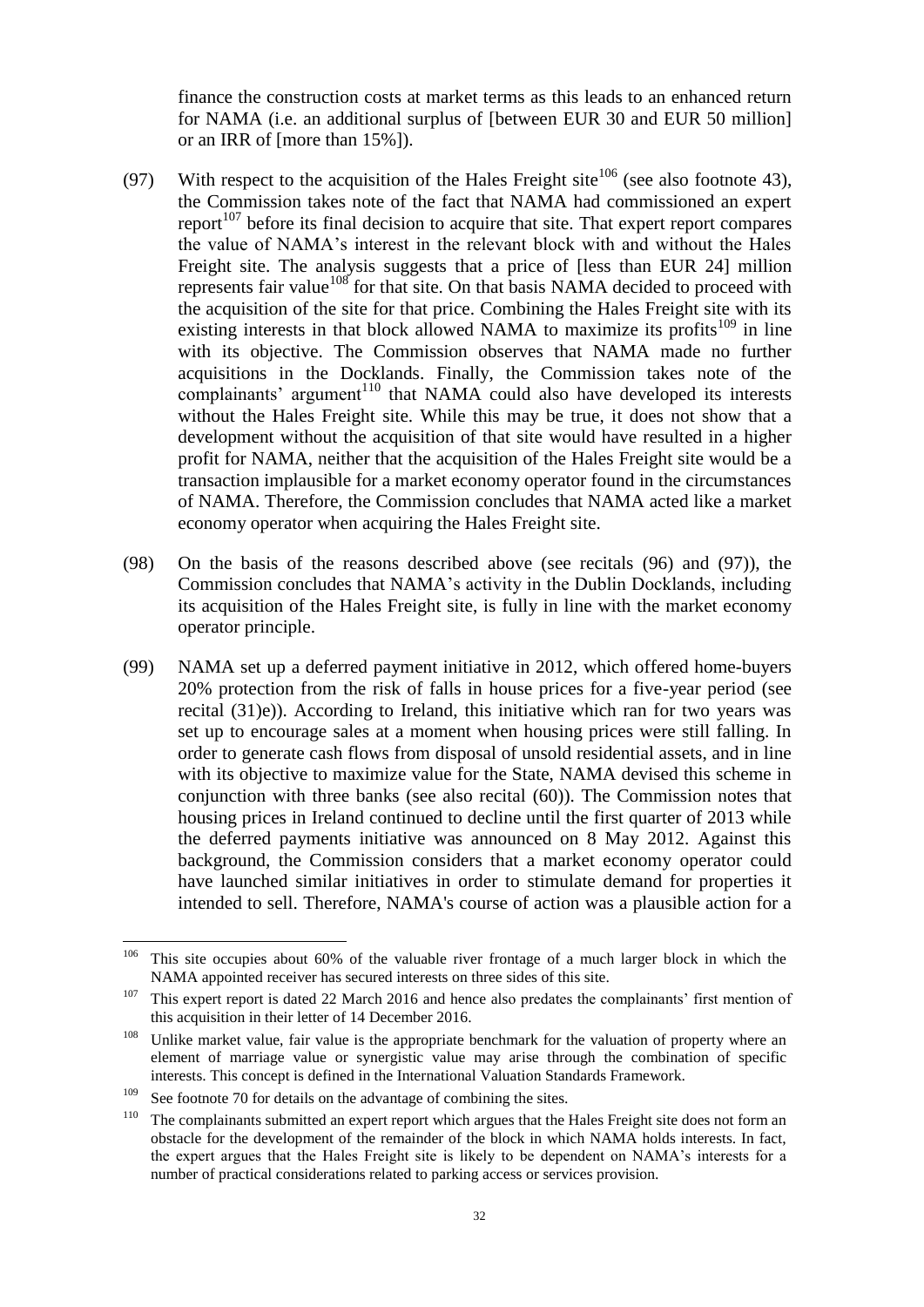market economy operator facing similar circumstances. On the basis of the above, the Commission concludes that NAMA's deferred payments initiative does not constitute State aid within the meaning of Article 107(1) TFEU.

- (100) On the issue of vendor financing raised by the complainants (see recital [\(31\)d\)\)](#page-10-4), the Commission takes note of Ireland's claim that such financing was provided by NAMA on market terms. Ireland supports its argument by referring to the terms of a syndicated loan in which NAMA had a minority share. Those terms, which are set by commercial banks that control the syndicate, indeed confirm that the margins applied by NAMA for its other vendor finance transactions are in line with what market economy operators charge. On this basis, and given that NAMA was fully transparent (on its website) about the conditions it was willing to apply for vendor finance, the Commission concludes that NAMA did not confer State aid through its vendor finance transactions.
- (101) For completeness, the Commission notes that the complainants' reference to a press article (see recital [\(14\)\)](#page-2-0) cannot be taken as evidence that NAMA engages in debt forgiveness and thereby confers State aid to property developers. As Ireland has pointed out (see recital [\(62\)\)](#page-19-1) the amount of EUR 200 million cited in the article does not concern NAMA's residential development funding programme but relates to additional financing NAMA had to extend in order to be able to sell certain properties it inherited as loan security. As explained above (see footnote [99\)](#page-28-0), NAMA only writes off debt where there is no further return realistically recoverable or additional collateral available to repay the debt. The Commission considers that in doing so, NAMA does not behave differently from a market economy operator and hence does not confer State aid on its debtors.
- (102) In the light of the above, the Commission considers that NAMA has consistently acted in accordance with the market economy operator principle. As a result, it can be concluded that the NAMA-supported developers have not received a selective advantage from NAMA. Consequently, there is no need to examine the other cumulative conditions for the existence of State aid within the meaning of Article 107(1) TFEU. The Commission has therefore reached the conclusion that the treatment of the NAMA-supported developers by NAMA does not constitute State aid pursuant to Article 107(1) TFEU.